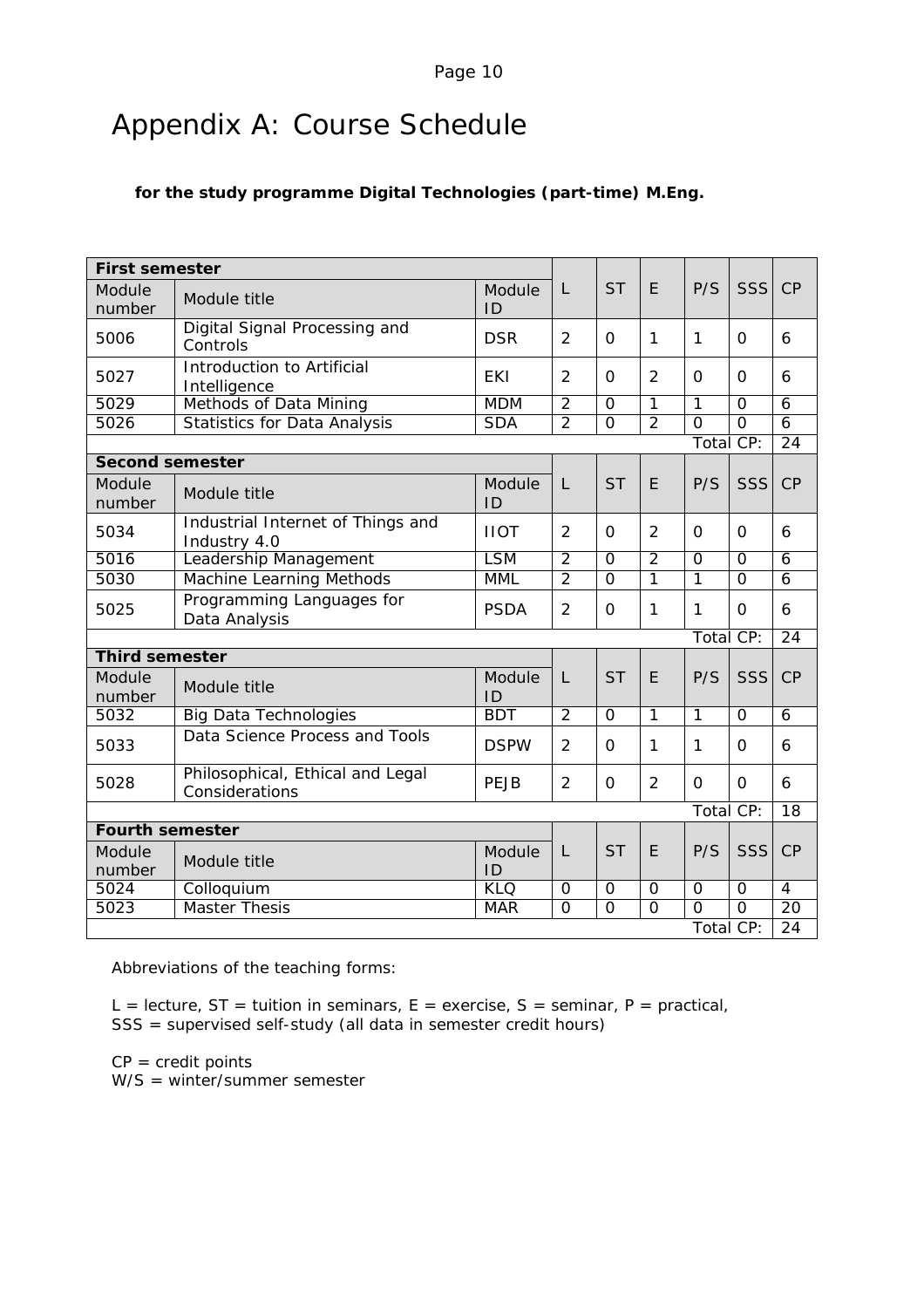## Appendix B: Module catalogue

**for the study programme Digital Technologies (part-time) M.Eng.**

## Modules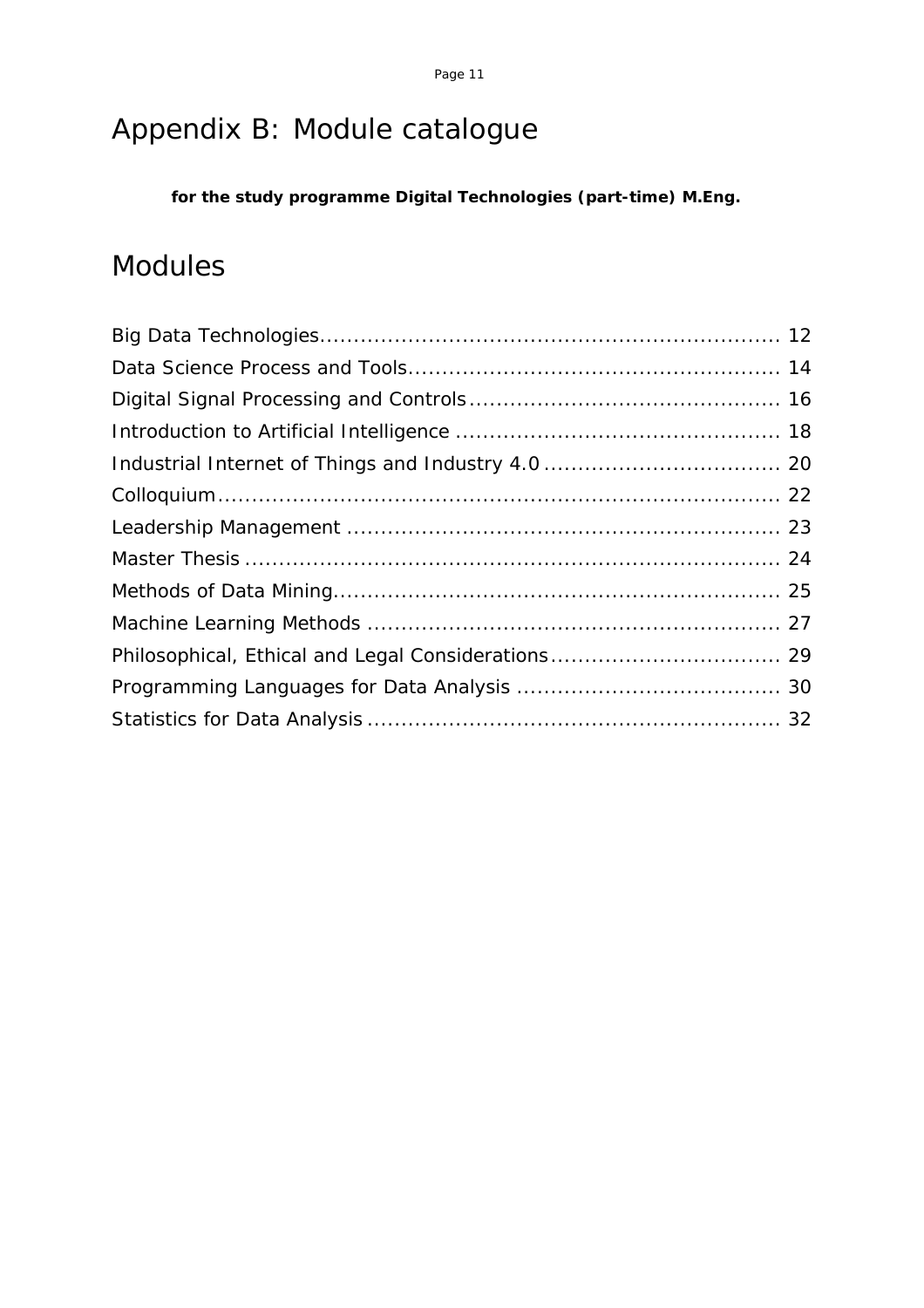<span id="page-2-0"></span>

|                                                                                                    |                                                                                                                                                                                                                                                                                                                                                                                                                                                                                                                                                                                                                                                                                                                                                                                                                                                                                                                                                                                                                                                                                                                                                                                                    | <b>Big Data Technologies</b>                                                                                                                                                                                                                      |                                                                                                                                                                                                                                                                                                                                                                  |  |                |            |                                                     |    | BDT        |   |
|----------------------------------------------------------------------------------------------------|----------------------------------------------------------------------------------------------------------------------------------------------------------------------------------------------------------------------------------------------------------------------------------------------------------------------------------------------------------------------------------------------------------------------------------------------------------------------------------------------------------------------------------------------------------------------------------------------------------------------------------------------------------------------------------------------------------------------------------------------------------------------------------------------------------------------------------------------------------------------------------------------------------------------------------------------------------------------------------------------------------------------------------------------------------------------------------------------------------------------------------------------------------------------------------------------------|---------------------------------------------------------------------------------------------------------------------------------------------------------------------------------------------------------------------------------------------------|------------------------------------------------------------------------------------------------------------------------------------------------------------------------------------------------------------------------------------------------------------------------------------------------------------------------------------------------------------------|--|----------------|------------|-----------------------------------------------------|----|------------|---|
| Identification<br>Workload:<br>Credits:<br>Frequency of the<br>Study semester:<br>offer<br>number: |                                                                                                                                                                                                                                                                                                                                                                                                                                                                                                                                                                                                                                                                                                                                                                                                                                                                                                                                                                                                                                                                                                                                                                                                    |                                                                                                                                                                                                                                                   |                                                                                                                                                                                                                                                                                                                                                                  |  | Duration:      |            |                                                     |    |            |   |
| 5032                                                                                               |                                                                                                                                                                                                                                                                                                                                                                                                                                                                                                                                                                                                                                                                                                                                                                                                                                                                                                                                                                                                                                                                                                                                                                                                    | 150h                                                                                                                                                                                                                                              | 6                                                                                                                                                                                                                                                                                                                                                                |  | 3rd semester   |            | each semester                                       |    | 1 semester |   |
| $\mathbf{1}$                                                                                       | Course:                                                                                                                                                                                                                                                                                                                                                                                                                                                                                                                                                                                                                                                                                                                                                                                                                                                                                                                                                                                                                                                                                                                                                                                            |                                                                                                                                                                                                                                                   | Planned group sizes Scope                                                                                                                                                                                                                                                                                                                                        |  |                |            | Actual contact<br>time $/$<br>classroom<br>teaching |    | Self-study |   |
|                                                                                                    | Lecture                                                                                                                                                                                                                                                                                                                                                                                                                                                                                                                                                                                                                                                                                                                                                                                                                                                                                                                                                                                                                                                                                                                                                                                            |                                                                                                                                                                                                                                                   | 60 students                                                                                                                                                                                                                                                                                                                                                      |  | 2              | <b>SCH</b> | 0                                                   | h  | 75         | h |
|                                                                                                    |                                                                                                                                                                                                                                                                                                                                                                                                                                                                                                                                                                                                                                                                                                                                                                                                                                                                                                                                                                                                                                                                                                                                                                                                    | Tuition in seminars                                                                                                                                                                                                                               | 30 students                                                                                                                                                                                                                                                                                                                                                      |  | $\Omega$       | <b>SCH</b> | $\Omega$                                            | h  | $\Omega$   | h |
|                                                                                                    | Exercise                                                                                                                                                                                                                                                                                                                                                                                                                                                                                                                                                                                                                                                                                                                                                                                                                                                                                                                                                                                                                                                                                                                                                                                           |                                                                                                                                                                                                                                                   | 20 students                                                                                                                                                                                                                                                                                                                                                      |  | $\overline{1}$ | <b>SCH</b> | $\overline{8}$                                      | h  | 51         | h |
|                                                                                                    |                                                                                                                                                                                                                                                                                                                                                                                                                                                                                                                                                                                                                                                                                                                                                                                                                                                                                                                                                                                                                                                                                                                                                                                                    | Practical or seminar                                                                                                                                                                                                                              | 15 students                                                                                                                                                                                                                                                                                                                                                      |  | $\mathbf{1}$   | <b>SCH</b> | 16                                                  | h  | $\Omega$   | h |
|                                                                                                    | study                                                                                                                                                                                                                                                                                                                                                                                                                                                                                                                                                                                                                                                                                                                                                                                                                                                                                                                                                                                                                                                                                                                                                                                              | Supervised self-                                                                                                                                                                                                                                  | 60 students                                                                                                                                                                                                                                                                                                                                                      |  | $\Omega$       | <b>SCH</b> | $\Omega$                                            | h. | $\Omega$   | h |
|                                                                                                    | Learning outcomes/competences:<br>Students understand the architectural concepts of information systems<br>and analysis methods for large, complex and volatile data sets. They can<br>apply the established concepts for data mining in parallel and distributed<br>systems.<br>They are confident in using the Apache Hadoop ecosystem for managing,<br>$\bullet$<br>processing and distributing data in data science applications and know its<br>essential components. They analyse the characteristics of concrete<br>projects and can thus assess which components should be selected and<br>applied in each case.<br>They know the principles of NoSQL databases, assess when which type of<br>$\bullet$<br>NoSQL database should be used and apply them in practice.<br>Students will be able to define the information technology requirements<br>$\bullet$<br>that must be taken as a basis for handling large data science projects in<br>the cloud.<br>By applying and evaluating the technologies, they have increased their<br>$\bullet$<br>practical IT competence, i.e. gained procedural knowledge and trained<br>their teamwork skills through group work (metacognitive level). |                                                                                                                                                                                                                                                   |                                                                                                                                                                                                                                                                                                                                                                  |  |                |            |                                                     |    |            |   |
| 3                                                                                                  | Contents:<br>$\bullet$                                                                                                                                                                                                                                                                                                                                                                                                                                                                                                                                                                                                                                                                                                                                                                                                                                                                                                                                                                                                                                                                                                                                                                             | <b>Big Data Architectures</b><br>$\circ$<br>$\circ$<br>$\circ$<br>$\circ$<br>$\circ$<br>YARN<br>$\circ$<br>Storm<br>$\Omega$<br>Hive<br>$\circ$<br>Pig<br>$\circ$<br>In-memory processing<br>Spark<br>O<br>Distributed databases<br>$\Omega$<br>O | Horizontal vs. vertical scaling<br>Data at rest vs. data in motion<br>Lambda architecture (batch, serving and speed layers)<br>The Apache Hadoop ecosystem and its core components<br>Hadoop Distributed File System (HDFS)<br>Map Reduce<br>Important extensions of the Hadoop ecosystem<br>Horizontal vs. vertical fragmentation<br>Fragmentation transparency |  |                |            |                                                     |    |            |   |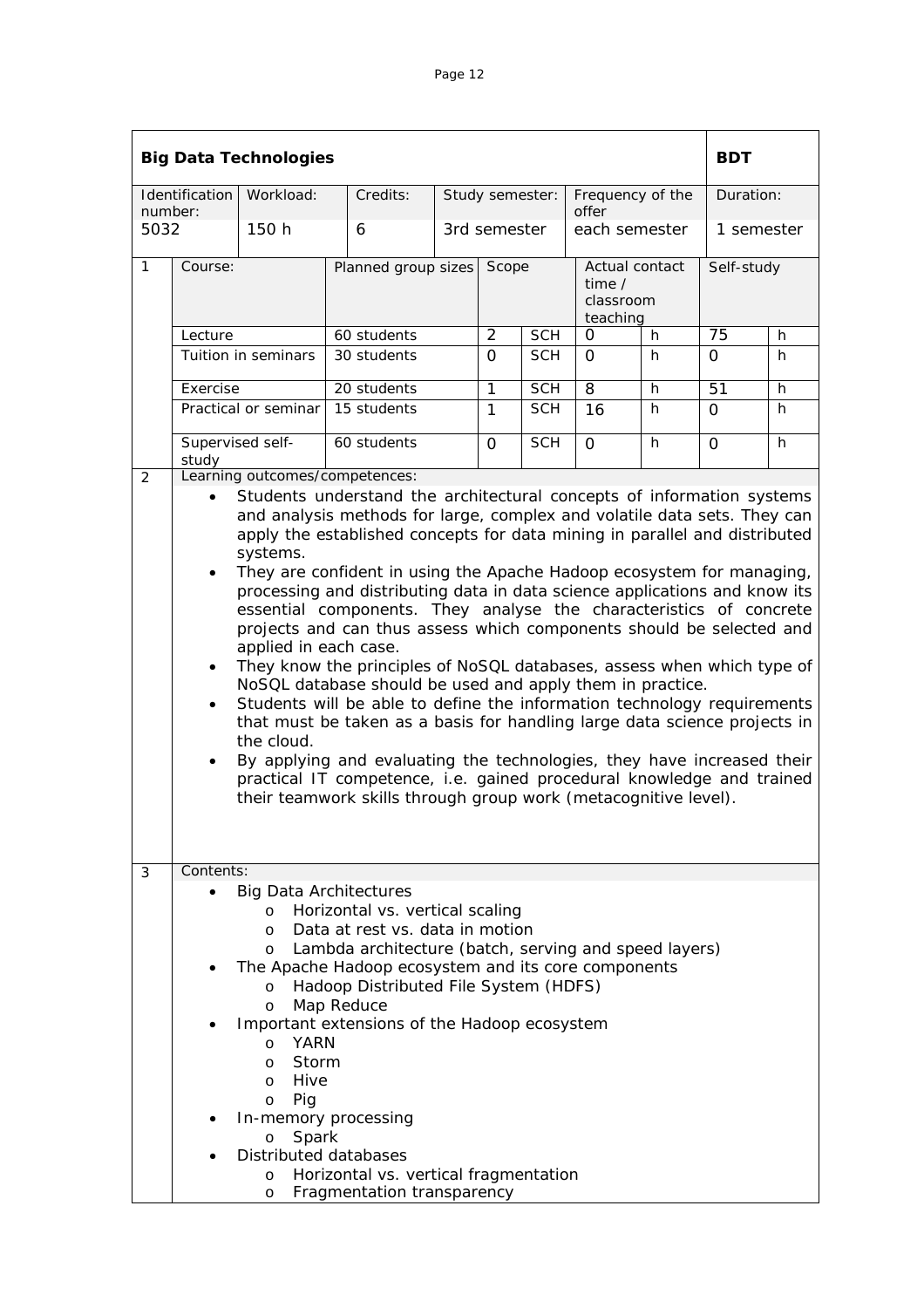| Page |  |
|------|--|
|------|--|

|                | <b>Transaction control</b><br>$\circ$<br><b>CAP Theorem</b><br>$\Omega$<br>NoSOL databases<br>Document-oriented (MongoDB)<br>$\circ$<br>Key-Value (Redis)<br>$\circ$<br>Graph-based (Neo4J)<br>$\circ$ |                                                                                                                                                                   |  |  |  |  |  |
|----------------|--------------------------------------------------------------------------------------------------------------------------------------------------------------------------------------------------------|-------------------------------------------------------------------------------------------------------------------------------------------------------------------|--|--|--|--|--|
|                | $\circ$                                                                                                                                                                                                | Column-oriented (HBase)<br>Cloud-based Big Data systems<br>Serverless computing                                                                                   |  |  |  |  |  |
| $\overline{4}$ | $\circ$<br>Forms of teaching:                                                                                                                                                                          |                                                                                                                                                                   |  |  |  |  |  |
|                | practicals                                                                                                                                                                                             | Self-study units, classroom sessions in the form of exercises and laboratory                                                                                      |  |  |  |  |  |
| 5              | Participation requirements:                                                                                                                                                                            |                                                                                                                                                                   |  |  |  |  |  |
|                | $F$ ormal:                                                                                                                                                                                             |                                                                                                                                                                   |  |  |  |  |  |
|                | Content:                                                                                                                                                                                               | Modules:<br>5025 Programming Languages for Data Analysis;<br>5026 Statistics for Data Analysis;<br>5029 Methods of Data Mining;<br>5030 Machine Learning Methods; |  |  |  |  |  |
| 6              | Forms of assessment:                                                                                                                                                                                   |                                                                                                                                                                   |  |  |  |  |  |
|                |                                                                                                                                                                                                        | Written examination or oral examination                                                                                                                           |  |  |  |  |  |
| $\overline{7}$ |                                                                                                                                                                                                        | Prerequisite for the award of credit points:                                                                                                                      |  |  |  |  |  |
|                | Module examination pass                                                                                                                                                                                |                                                                                                                                                                   |  |  |  |  |  |
| 8              |                                                                                                                                                                                                        | Application of the module (in the following study programmes)                                                                                                     |  |  |  |  |  |
|                | Digital Technologies (part-time) M.Eng.                                                                                                                                                                |                                                                                                                                                                   |  |  |  |  |  |
| $\mathsf{Q}$   |                                                                                                                                                                                                        | Importance of the grade for the final grade:                                                                                                                      |  |  |  |  |  |
|                | according to MRPO<br>Module Officer:                                                                                                                                                                   |                                                                                                                                                                   |  |  |  |  |  |
| 10             |                                                                                                                                                                                                        | Prof. Dr. rer. nat. Stefan Berlik                                                                                                                                 |  |  |  |  |  |
| 11             | Other information:                                                                                                                                                                                     |                                                                                                                                                                   |  |  |  |  |  |
|                |                                                                                                                                                                                                        |                                                                                                                                                                   |  |  |  |  |  |
| 12             | Language:                                                                                                                                                                                              |                                                                                                                                                                   |  |  |  |  |  |
|                | German                                                                                                                                                                                                 |                                                                                                                                                                   |  |  |  |  |  |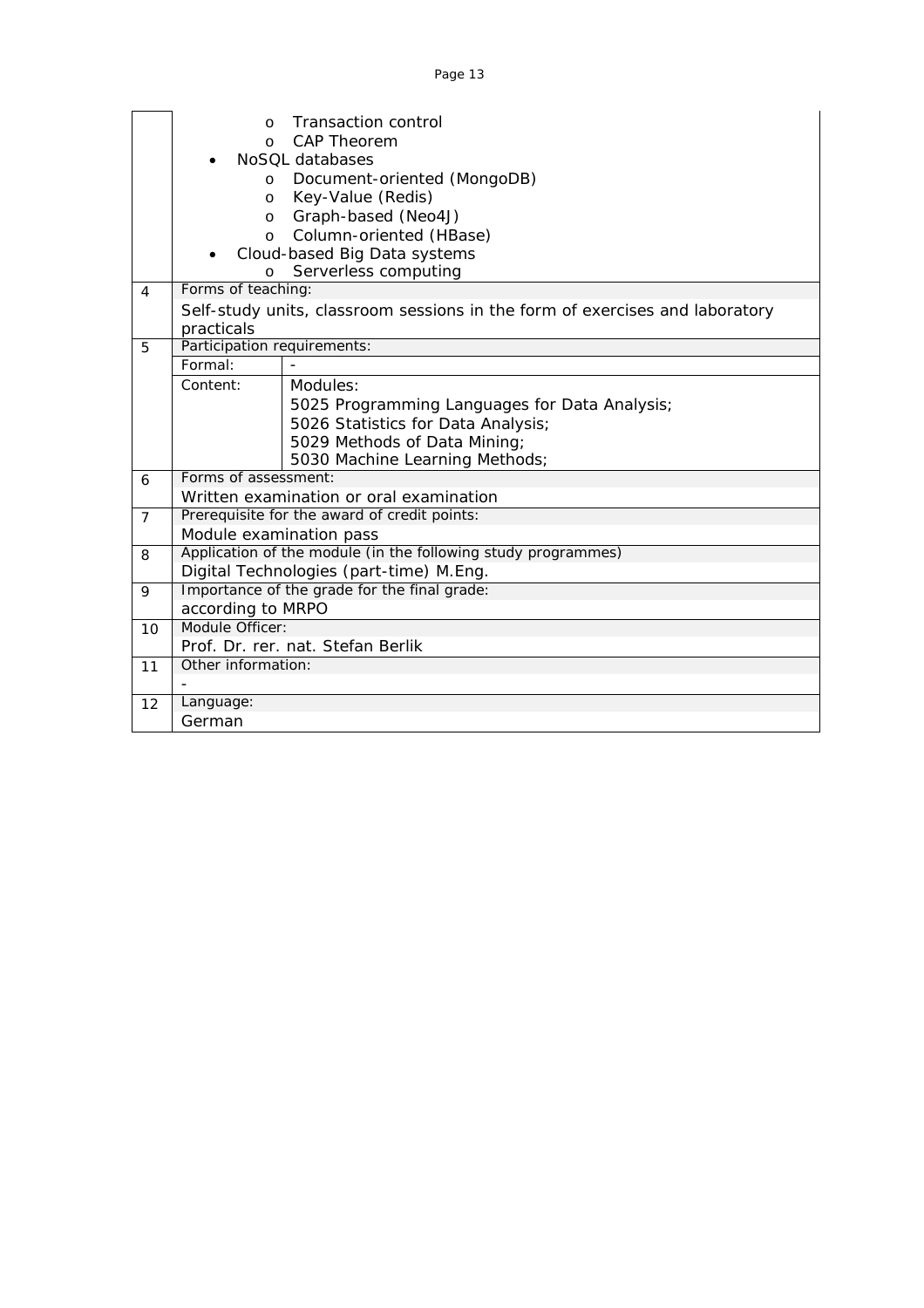<span id="page-4-0"></span>

|                | Data Science Process and Tools                                                                                                                                                                                                                                                                                                                                                                                                                                                                                                                                                                                                                                                                                                                                                                                                                                                                                                                                                                                                                                                                                                                                                                                                                                                                                                  |                             |                                                                                          |  |              |            |                                                   | <b>DSPW</b> |                 |   |  |
|----------------|---------------------------------------------------------------------------------------------------------------------------------------------------------------------------------------------------------------------------------------------------------------------------------------------------------------------------------------------------------------------------------------------------------------------------------------------------------------------------------------------------------------------------------------------------------------------------------------------------------------------------------------------------------------------------------------------------------------------------------------------------------------------------------------------------------------------------------------------------------------------------------------------------------------------------------------------------------------------------------------------------------------------------------------------------------------------------------------------------------------------------------------------------------------------------------------------------------------------------------------------------------------------------------------------------------------------------------|-----------------------------|------------------------------------------------------------------------------------------|--|--------------|------------|---------------------------------------------------|-------------|-----------------|---|--|
|                | Identification<br>Workload:<br>Credits:<br>Study semester:<br>Frequency of the<br>offer<br>number:                                                                                                                                                                                                                                                                                                                                                                                                                                                                                                                                                                                                                                                                                                                                                                                                                                                                                                                                                                                                                                                                                                                                                                                                                              |                             | Duration:                                                                                |  |              |            |                                                   |             |                 |   |  |
| 5033           |                                                                                                                                                                                                                                                                                                                                                                                                                                                                                                                                                                                                                                                                                                                                                                                                                                                                                                                                                                                                                                                                                                                                                                                                                                                                                                                                 | 150h                        | 6                                                                                        |  | 3rd semester |            | each semester                                     |             | 1 semester      |   |  |
| $\mathbf{1}$   | Course:                                                                                                                                                                                                                                                                                                                                                                                                                                                                                                                                                                                                                                                                                                                                                                                                                                                                                                                                                                                                                                                                                                                                                                                                                                                                                                                         |                             | Planned group sizes                                                                      |  | Scope        |            | Actual contact<br>time /<br>classroom<br>teaching |             | Self-study      |   |  |
|                | Lecture                                                                                                                                                                                                                                                                                                                                                                                                                                                                                                                                                                                                                                                                                                                                                                                                                                                                                                                                                                                                                                                                                                                                                                                                                                                                                                                         |                             | 60 students                                                                              |  | 2            | <b>SCH</b> | $\Omega$                                          | h           | $\overline{75}$ | h |  |
|                |                                                                                                                                                                                                                                                                                                                                                                                                                                                                                                                                                                                                                                                                                                                                                                                                                                                                                                                                                                                                                                                                                                                                                                                                                                                                                                                                 | Tuition in seminars         | 30 students                                                                              |  | $\Omega$     | <b>SCH</b> | 0                                                 | h           | $\Omega$        | h |  |
|                | Exercise                                                                                                                                                                                                                                                                                                                                                                                                                                                                                                                                                                                                                                                                                                                                                                                                                                                                                                                                                                                                                                                                                                                                                                                                                                                                                                                        |                             | 20 students                                                                              |  | 1            | <b>SCH</b> | 8                                                 | h           | 59              | h |  |
|                |                                                                                                                                                                                                                                                                                                                                                                                                                                                                                                                                                                                                                                                                                                                                                                                                                                                                                                                                                                                                                                                                                                                                                                                                                                                                                                                                 | Practical or seminar        | 15 students                                                                              |  | 1            | <b>SCH</b> | 8                                                 | h           | $\Omega$        | h |  |
|                | study                                                                                                                                                                                                                                                                                                                                                                                                                                                                                                                                                                                                                                                                                                                                                                                                                                                                                                                                                                                                                                                                                                                                                                                                                                                                                                                           |                             | 60 students                                                                              |  | $\Omega$     | <b>SCH</b> | 0                                                 | h           | $\Omega$        | h |  |
| 2<br>3         | Supervised self-<br>Learning outcomes/competences:<br>Students are able to implement a data science process in terms of<br>organisation and content.<br>They apply their knowledge acquired in the module Methods of Data<br>$\bullet$<br>Mining in the context of real, comprehensive data science projects in the<br>data science process.<br>They sharpen their planning skills by independently designing the entire<br>$\bullet$<br>data science process, selecting and evaluating algorithms and tools,<br>specifying goals to be achieved and monitoring the progress of the project.<br>By applying the algorithms and tools in a real-world environment, they<br>have consolidated their practical skills and trained their ability to work in<br>a team through group work.<br>Contents:<br>The Data Science Process<br><b>Business Understanding</b><br>O<br>Data Ingest & Understanding (Data Preparation, Cleaning and<br>O<br>Integration)<br>Modelling (Feature Engineering, Model Training & Evaluation)<br>O<br>Deployment (scoring, performance)<br>O<br>Project organisation: Management of artefacts, automation<br>Local tools: KNIME<br>Tools for Big Data architectures: Mahout, Weka, Sparkling Water, etc.<br>$\bullet$<br>Realistic practice tasks, for example from KDnuggets or Kaggle<br>$\bullet$ |                             |                                                                                          |  |              |            |                                                   |             |                 |   |  |
| $\overline{4}$ |                                                                                                                                                                                                                                                                                                                                                                                                                                                                                                                                                                                                                                                                                                                                                                                                                                                                                                                                                                                                                                                                                                                                                                                                                                                                                                                                 | Forms of teaching:          | Learning units for self-study, attendance events in the form of exercises and            |  |              |            |                                                   |             |                 |   |  |
|                | seminar                                                                                                                                                                                                                                                                                                                                                                                                                                                                                                                                                                                                                                                                                                                                                                                                                                                                                                                                                                                                                                                                                                                                                                                                                                                                                                                         |                             |                                                                                          |  |              |            |                                                   |             |                 |   |  |
| 5              |                                                                                                                                                                                                                                                                                                                                                                                                                                                                                                                                                                                                                                                                                                                                                                                                                                                                                                                                                                                                                                                                                                                                                                                                                                                                                                                                 | Participation requirements: |                                                                                          |  |              |            |                                                   |             |                 |   |  |
|                | Formal:                                                                                                                                                                                                                                                                                                                                                                                                                                                                                                                                                                                                                                                                                                                                                                                                                                                                                                                                                                                                                                                                                                                                                                                                                                                                                                                         |                             |                                                                                          |  |              |            |                                                   |             |                 |   |  |
|                | Content:                                                                                                                                                                                                                                                                                                                                                                                                                                                                                                                                                                                                                                                                                                                                                                                                                                                                                                                                                                                                                                                                                                                                                                                                                                                                                                                        | Modules:                    | 5025 Programming Languages for Data Analysis;<br>5026 Statistics for Data Analysis;      |  |              |            |                                                   |             |                 |   |  |
|                |                                                                                                                                                                                                                                                                                                                                                                                                                                                                                                                                                                                                                                                                                                                                                                                                                                                                                                                                                                                                                                                                                                                                                                                                                                                                                                                                 |                             | 5029 Methods of Data Mining;                                                             |  |              |            |                                                   |             |                 |   |  |
|                |                                                                                                                                                                                                                                                                                                                                                                                                                                                                                                                                                                                                                                                                                                                                                                                                                                                                                                                                                                                                                                                                                                                                                                                                                                                                                                                                 | Forms of assessment:        | 5030 Machine Learning Methods;                                                           |  |              |            |                                                   |             |                 |   |  |
| 6              |                                                                                                                                                                                                                                                                                                                                                                                                                                                                                                                                                                                                                                                                                                                                                                                                                                                                                                                                                                                                                                                                                                                                                                                                                                                                                                                                 |                             | Written examination, combination examination or oral examination                         |  |              |            |                                                   |             |                 |   |  |
| $\overline{7}$ |                                                                                                                                                                                                                                                                                                                                                                                                                                                                                                                                                                                                                                                                                                                                                                                                                                                                                                                                                                                                                                                                                                                                                                                                                                                                                                                                 |                             | Prerequisite for the award of credit points:                                             |  |              |            |                                                   |             |                 |   |  |
|                |                                                                                                                                                                                                                                                                                                                                                                                                                                                                                                                                                                                                                                                                                                                                                                                                                                                                                                                                                                                                                                                                                                                                                                                                                                                                                                                                 |                             |                                                                                          |  |              |            |                                                   |             |                 |   |  |
| 8              |                                                                                                                                                                                                                                                                                                                                                                                                                                                                                                                                                                                                                                                                                                                                                                                                                                                                                                                                                                                                                                                                                                                                                                                                                                                                                                                                 |                             | Module examination pass<br>Application of the module (in the following study programmes) |  |              |            |                                                   |             |                 |   |  |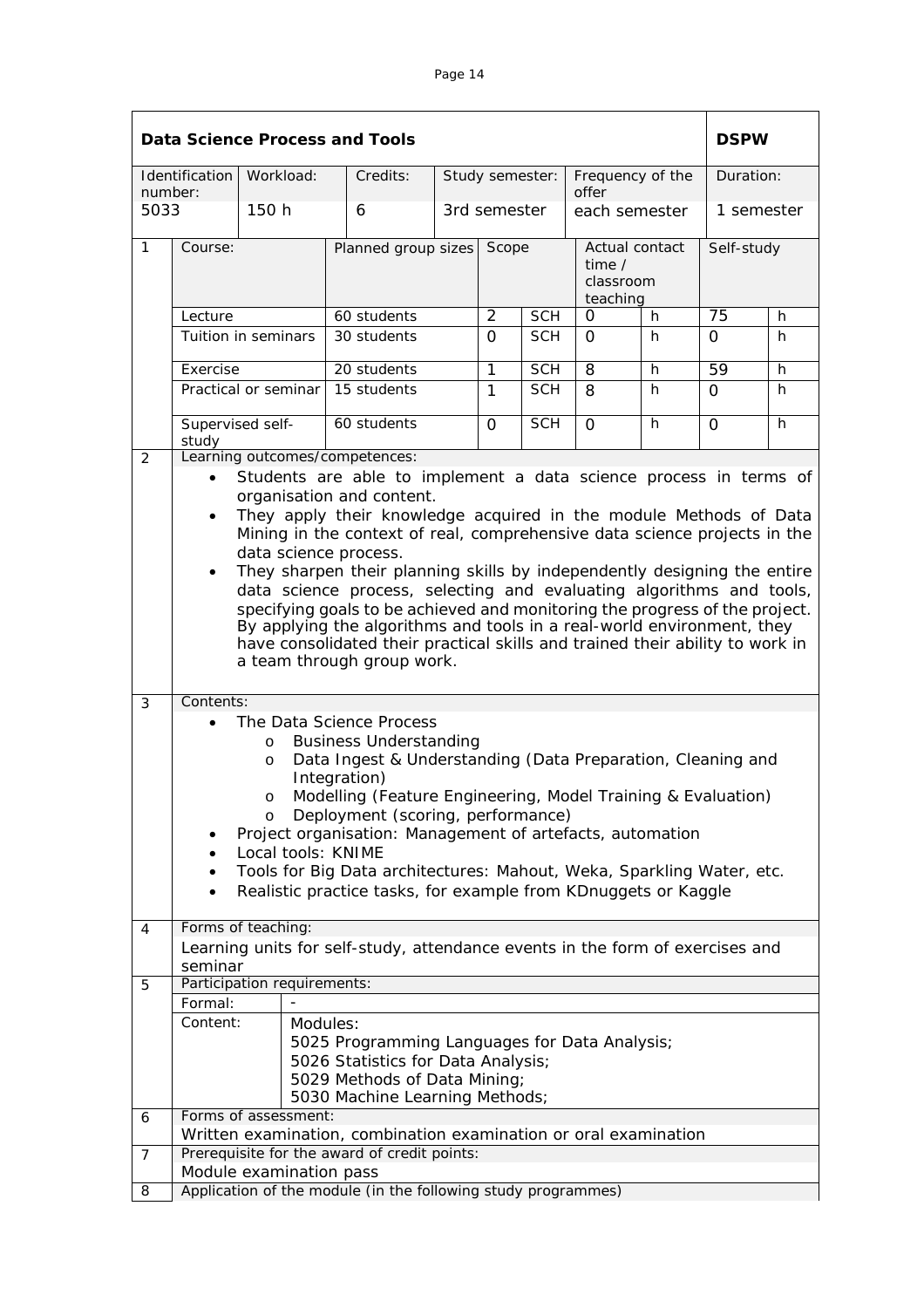|    | Digital Technologies (part-time) M.Eng.      |
|----|----------------------------------------------|
| 9  | Importance of the grade for the final grade: |
|    | according to MRPO                            |
| 10 | Module Officer:                              |
|    | N. N.                                        |
|    | Other information:                           |
|    |                                              |
| 12 | Language:                                    |
|    | German                                       |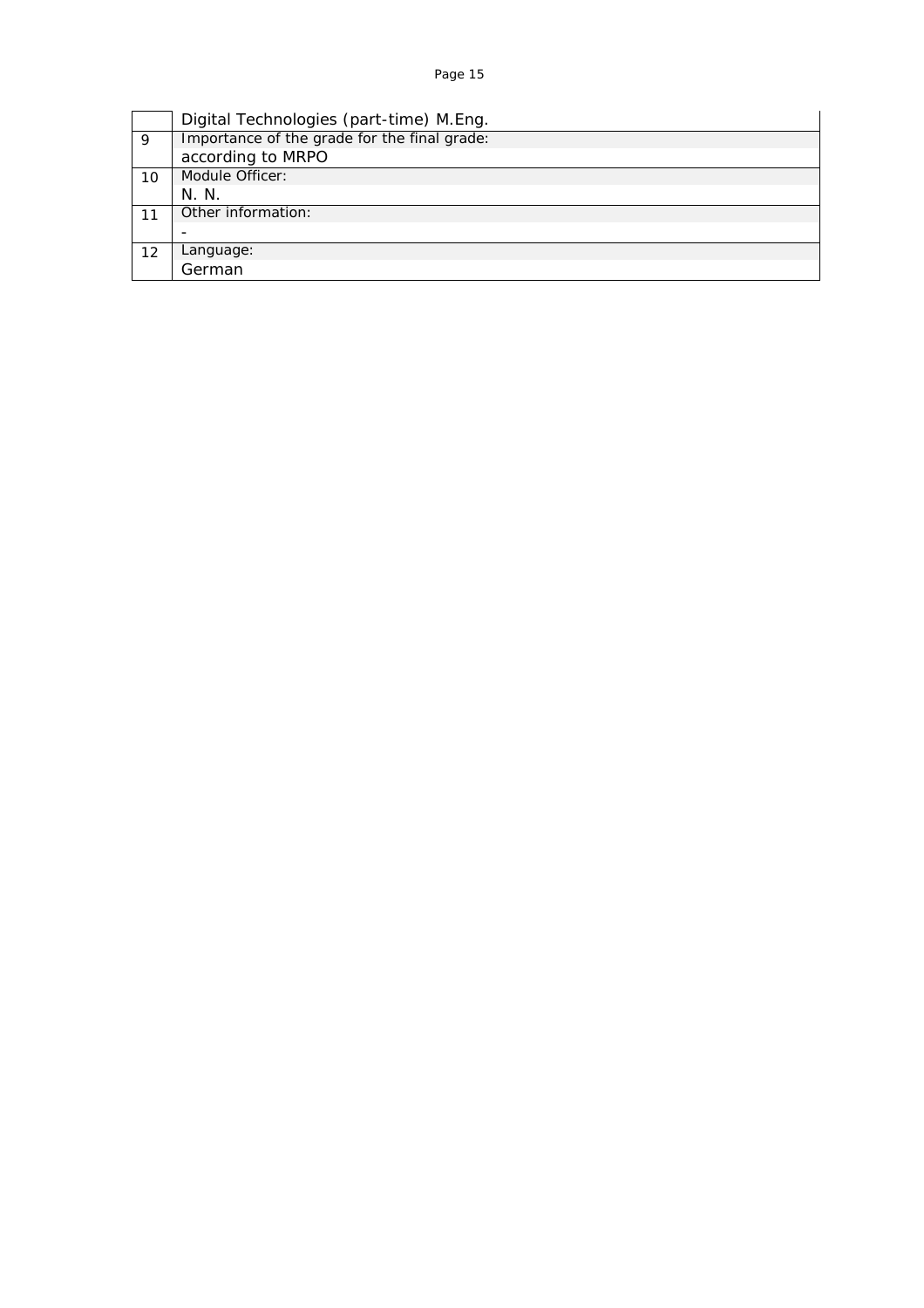<span id="page-6-0"></span>

|                                                                                                                                                                                                                                                                                                                                                                                                                                                                                                                                                                                                                                                                                                                                                                                                                                                                                                                                                                                                                                                                                                                                                                                                                                                                                                                                                                                                                                                                                                    | <b>Digital Signal Processing and Controls</b>                                                                                                                                                                                                                                                                                                                    |                      |                                               |  |                         |            |                    | <b>DSR</b> |                 |    |
|----------------------------------------------------------------------------------------------------------------------------------------------------------------------------------------------------------------------------------------------------------------------------------------------------------------------------------------------------------------------------------------------------------------------------------------------------------------------------------------------------------------------------------------------------------------------------------------------------------------------------------------------------------------------------------------------------------------------------------------------------------------------------------------------------------------------------------------------------------------------------------------------------------------------------------------------------------------------------------------------------------------------------------------------------------------------------------------------------------------------------------------------------------------------------------------------------------------------------------------------------------------------------------------------------------------------------------------------------------------------------------------------------------------------------------------------------------------------------------------------------|------------------------------------------------------------------------------------------------------------------------------------------------------------------------------------------------------------------------------------------------------------------------------------------------------------------------------------------------------------------|----------------------|-----------------------------------------------|--|-------------------------|------------|--------------------|------------|-----------------|----|
|                                                                                                                                                                                                                                                                                                                                                                                                                                                                                                                                                                                                                                                                                                                                                                                                                                                                                                                                                                                                                                                                                                                                                                                                                                                                                                                                                                                                                                                                                                    | Identification<br>Workload:<br>Credits:<br>Frequency of the<br>Study semester:<br>offer<br>number:                                                                                                                                                                                                                                                               |                      |                                               |  |                         | Duration:  |                    |            |                 |    |
| 5006                                                                                                                                                                                                                                                                                                                                                                                                                                                                                                                                                                                                                                                                                                                                                                                                                                                                                                                                                                                                                                                                                                                                                                                                                                                                                                                                                                                                                                                                                               |                                                                                                                                                                                                                                                                                                                                                                  | 150 h                | 6                                             |  | 1st/2nd/3rd<br>semester |            | Annual<br>(Winter) |            | 1 semester      |    |
| Planned group sizes<br>1<br>Scope<br>Course:<br>Actual contact<br>time $/$<br>classroom<br>teaching                                                                                                                                                                                                                                                                                                                                                                                                                                                                                                                                                                                                                                                                                                                                                                                                                                                                                                                                                                                                                                                                                                                                                                                                                                                                                                                                                                                                |                                                                                                                                                                                                                                                                                                                                                                  | Self-study           |                                               |  |                         |            |                    |            |                 |    |
|                                                                                                                                                                                                                                                                                                                                                                                                                                                                                                                                                                                                                                                                                                                                                                                                                                                                                                                                                                                                                                                                                                                                                                                                                                                                                                                                                                                                                                                                                                    | Lecture                                                                                                                                                                                                                                                                                                                                                          |                      | 60 students                                   |  | $\overline{2}$          | <b>SCH</b> | $\mathbf 0$        | h          | $\overline{75}$ | h  |
|                                                                                                                                                                                                                                                                                                                                                                                                                                                                                                                                                                                                                                                                                                                                                                                                                                                                                                                                                                                                                                                                                                                                                                                                                                                                                                                                                                                                                                                                                                    |                                                                                                                                                                                                                                                                                                                                                                  | Tuition in seminars  | 30 students                                   |  | $\Omega$                | <b>SCH</b> | $\Omega$           | h.         | 0               | h. |
|                                                                                                                                                                                                                                                                                                                                                                                                                                                                                                                                                                                                                                                                                                                                                                                                                                                                                                                                                                                                                                                                                                                                                                                                                                                                                                                                                                                                                                                                                                    | Exercise                                                                                                                                                                                                                                                                                                                                                         |                      | 20 students                                   |  | $\overline{1}$          | <b>SCH</b> | $\overline{8}$     | h          | 51              | h  |
|                                                                                                                                                                                                                                                                                                                                                                                                                                                                                                                                                                                                                                                                                                                                                                                                                                                                                                                                                                                                                                                                                                                                                                                                                                                                                                                                                                                                                                                                                                    |                                                                                                                                                                                                                                                                                                                                                                  | Practical or seminar | 15 students                                   |  | $\mathbf{1}$            | <b>SCH</b> | 16                 | h.         | 0               | h  |
|                                                                                                                                                                                                                                                                                                                                                                                                                                                                                                                                                                                                                                                                                                                                                                                                                                                                                                                                                                                                                                                                                                                                                                                                                                                                                                                                                                                                                                                                                                    | Supervised self-<br>study                                                                                                                                                                                                                                                                                                                                        |                      | 60 students<br>Learning outcomes/competences: |  | $\overline{O}$          | <b>SCH</b> | $\overline{O}$     | h.         | $\Omega$        | h  |
| 3                                                                                                                                                                                                                                                                                                                                                                                                                                                                                                                                                                                                                                                                                                                                                                                                                                                                                                                                                                                                                                                                                                                                                                                                                                                                                                                                                                                                                                                                                                  | forms of representation of discrete signals and systems. They are able to handle<br>and evaluate the basic procedures of digital signal processing (windowing, filters,<br>correlation, ).<br>The students can apply the knowledge from digital signal processing to design<br>and optimise digital control loops and describe them in the time or image domain. |                      |                                               |  |                         |            |                    |            |                 |    |
| Contents:<br>1. Digital signal processing<br>Discrete signals, signal sampling, discrete Fourier transform and<br>Fourier analysis, window functions, fast Fourier transform, discrete<br>convolution.<br>Discrete random signals, power density, correlation, short time spectra,<br>$\bullet$<br>power of discrete signals, random signals in linear systems, white and<br>coloured noise.<br>Sampling, discrete Fourier transform and filtering of two-dimensional<br>signals.<br>Discrete systems difference equation, z-transform and z-transfer<br>$\bullet$<br>function, stability of discrete systems, digital filters.<br>Bilinear transformation, transfer functions and recursion of digital filters<br>$\bullet$<br>(IIR), cascading for the realisation of higher order digital filters.<br>Properties and design of non-recursive digital filters (FIR).<br>Selected applications, runtime measurement, system identification.<br>$\bullet$<br>Principle of pattern recognition, signal pre-processing, feature<br>extraction, pattern vectors, non-parametric and parametric classifiers.<br>2. Digital control<br>Basic structure of digital control loops. Sampling process: technical<br>realisation and mathematical description by sample-and-hold element.<br>Difference equation<br>z-transform, z-transfer function, discrete convolution. The relationships<br>$\bullet$<br>between the Laplace and z-transforms. Pole zeros and stability.<br>Shannon's sampling theorem. |                                                                                                                                                                                                                                                                                                                                                                  |                      |                                               |  |                         |            |                    |            |                 |    |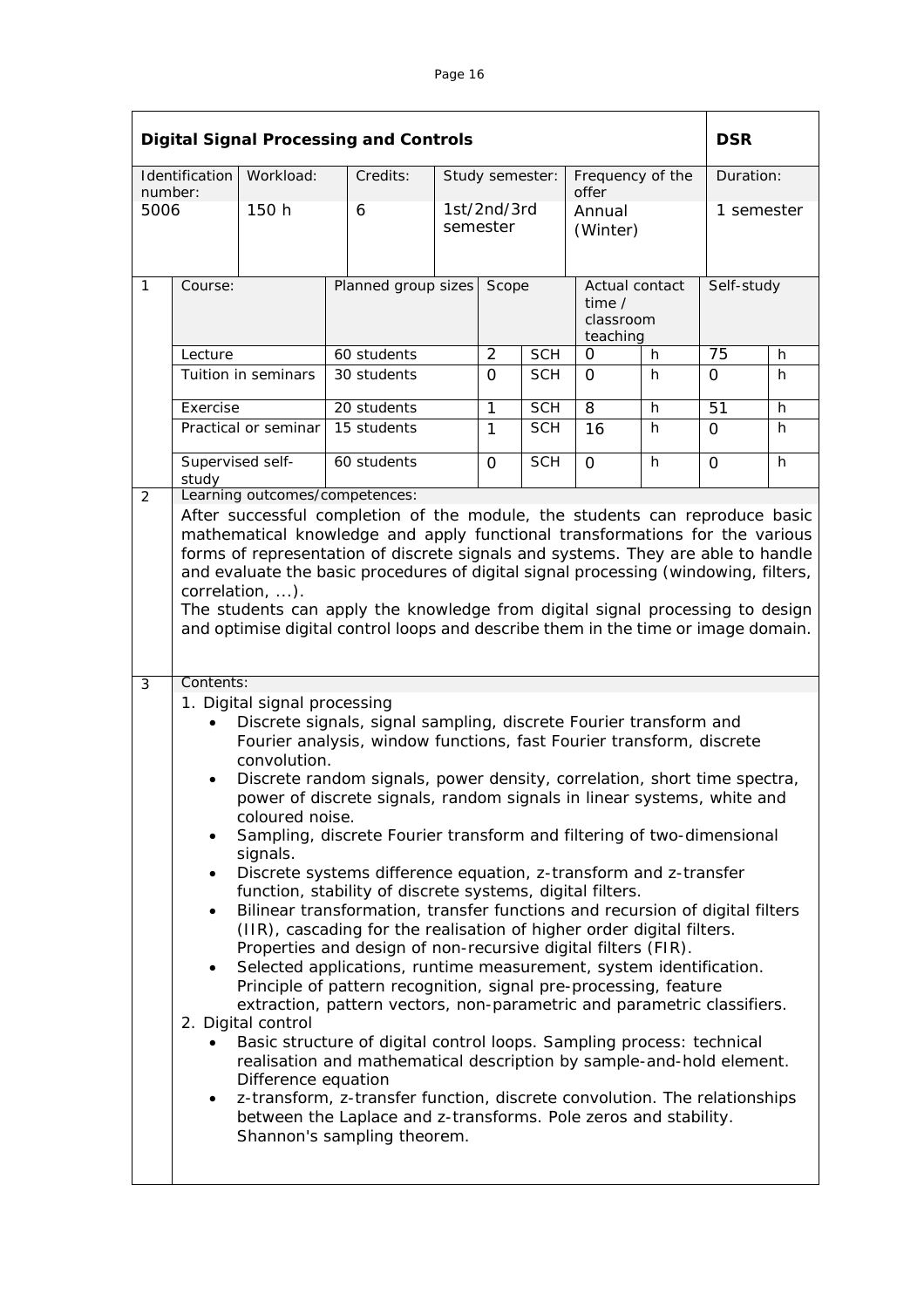| яО<br>- 16 |  |  |  |
|------------|--|--|--|
|------------|--|--|--|

|                | response<br>$\bullet$          | Digital filters, too: Reference to analogue filters and frequency<br>Procedure for determining the z-transfer function, analytically<br>(exact and approximate), experimentally.<br>Digital control design: digital PID controller, quasi-continuous and<br>discrete design. dead-beat controller. Principle of predictive relation.<br>Tool-supported design and commissioning of digital control systems for<br>an application example (e.g. loading bridge, three-tank system). |  |  |  |  |
|----------------|--------------------------------|------------------------------------------------------------------------------------------------------------------------------------------------------------------------------------------------------------------------------------------------------------------------------------------------------------------------------------------------------------------------------------------------------------------------------------------------------------------------------------|--|--|--|--|
| $\overline{4}$ | Forms of teaching:             |                                                                                                                                                                                                                                                                                                                                                                                                                                                                                    |  |  |  |  |
|                |                                | Learning units for self-study, attendance events in the form of exercises and                                                                                                                                                                                                                                                                                                                                                                                                      |  |  |  |  |
|                | practicals                     |                                                                                                                                                                                                                                                                                                                                                                                                                                                                                    |  |  |  |  |
| 5              | Participation requirements:    |                                                                                                                                                                                                                                                                                                                                                                                                                                                                                    |  |  |  |  |
|                | Formal:                        |                                                                                                                                                                                                                                                                                                                                                                                                                                                                                    |  |  |  |  |
|                | Content:                       |                                                                                                                                                                                                                                                                                                                                                                                                                                                                                    |  |  |  |  |
| 6              | Forms of assessment:           |                                                                                                                                                                                                                                                                                                                                                                                                                                                                                    |  |  |  |  |
|                |                                | Written exam or combination exam                                                                                                                                                                                                                                                                                                                                                                                                                                                   |  |  |  |  |
| $\overline{7}$ |                                | Prerequisite for the award of credit points:                                                                                                                                                                                                                                                                                                                                                                                                                                       |  |  |  |  |
|                |                                | Module examination pass and course assessment                                                                                                                                                                                                                                                                                                                                                                                                                                      |  |  |  |  |
| 8              |                                | Application of the module (in the following study programmes)                                                                                                                                                                                                                                                                                                                                                                                                                      |  |  |  |  |
|                |                                | Applied Automation Technology (part-time) M.Eng. and Digital Technologies                                                                                                                                                                                                                                                                                                                                                                                                          |  |  |  |  |
|                | (part-time) M.Eng.             |                                                                                                                                                                                                                                                                                                                                                                                                                                                                                    |  |  |  |  |
| 9              |                                | Importance of the grade for the final grade:                                                                                                                                                                                                                                                                                                                                                                                                                                       |  |  |  |  |
|                | according to MRPO              |                                                                                                                                                                                                                                                                                                                                                                                                                                                                                    |  |  |  |  |
| 10             | Module Officer:                |                                                                                                                                                                                                                                                                                                                                                                                                                                                                                    |  |  |  |  |
|                | Prof. Dr. Werner Schwerdtfeger |                                                                                                                                                                                                                                                                                                                                                                                                                                                                                    |  |  |  |  |
| 11             | Other information:             |                                                                                                                                                                                                                                                                                                                                                                                                                                                                                    |  |  |  |  |
|                |                                | Required literature (in addition to the basic literature) will be announced each                                                                                                                                                                                                                                                                                                                                                                                                   |  |  |  |  |
|                | semester.                      |                                                                                                                                                                                                                                                                                                                                                                                                                                                                                    |  |  |  |  |
| 12             | Language:                      |                                                                                                                                                                                                                                                                                                                                                                                                                                                                                    |  |  |  |  |
|                | German                         |                                                                                                                                                                                                                                                                                                                                                                                                                                                                                    |  |  |  |  |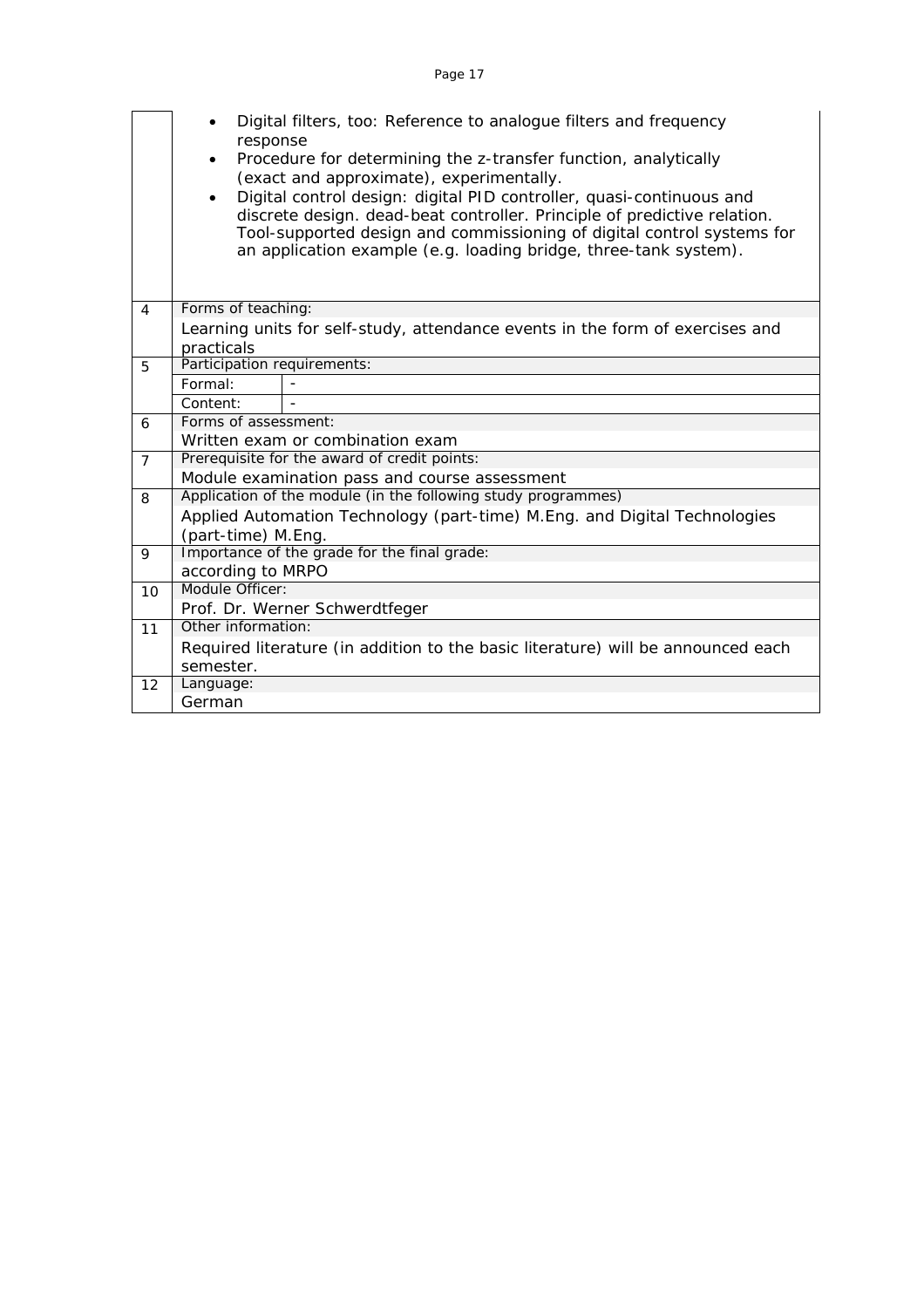<span id="page-8-0"></span>

|              |                                                                                                                                                                                                                                                                                                                                                                                                                                                                                                                                                                                                                                                                                                                                                                                                                                                                                                                      |                             | <b>Introduction to Artificial Intelligence</b>                                                                                                                                                                            |     |                 |                 |                                                   |    | <b>EKI</b>      |   |  |
|--------------|----------------------------------------------------------------------------------------------------------------------------------------------------------------------------------------------------------------------------------------------------------------------------------------------------------------------------------------------------------------------------------------------------------------------------------------------------------------------------------------------------------------------------------------------------------------------------------------------------------------------------------------------------------------------------------------------------------------------------------------------------------------------------------------------------------------------------------------------------------------------------------------------------------------------|-----------------------------|---------------------------------------------------------------------------------------------------------------------------------------------------------------------------------------------------------------------------|-----|-----------------|-----------------|---------------------------------------------------|----|-----------------|---|--|
| number:      | Identification                                                                                                                                                                                                                                                                                                                                                                                                                                                                                                                                                                                                                                                                                                                                                                                                                                                                                                       | Workload:                   | Credits:                                                                                                                                                                                                                  |     | Study semester: |                 | Frequency of the<br>offer                         |    | Duration:       |   |  |
| 5027         |                                                                                                                                                                                                                                                                                                                                                                                                                                                                                                                                                                                                                                                                                                                                                                                                                                                                                                                      | 150 h                       | 6                                                                                                                                                                                                                         | 1st | or<br>semester  | 2 <sub>nd</sub> | Annual<br>(Winter)                                |    | 1 semester      |   |  |
| $\mathbf{1}$ | Course:                                                                                                                                                                                                                                                                                                                                                                                                                                                                                                                                                                                                                                                                                                                                                                                                                                                                                                              |                             | Planned group sizes                                                                                                                                                                                                       |     | Scope           |                 | Actual contact<br>time /<br>classroom<br>teaching |    | Self-study      |   |  |
|              | Lecture                                                                                                                                                                                                                                                                                                                                                                                                                                                                                                                                                                                                                                                                                                                                                                                                                                                                                                              |                             | 60 students                                                                                                                                                                                                               |     | $\overline{2}$  | <b>SCH</b>      | $\mathbf 0$                                       | h. | $\overline{75}$ | h |  |
|              |                                                                                                                                                                                                                                                                                                                                                                                                                                                                                                                                                                                                                                                                                                                                                                                                                                                                                                                      | Tuition in seminars         | 30 students                                                                                                                                                                                                               |     | $\Omega$        | <b>SCH</b>      | $\Omega$                                          | h  | 0               | h |  |
|              | Exercise                                                                                                                                                                                                                                                                                                                                                                                                                                                                                                                                                                                                                                                                                                                                                                                                                                                                                                             |                             | 20 students                                                                                                                                                                                                               |     | $\overline{2}$  | <b>SCH</b>      | 16                                                | h  | 59              | h |  |
|              |                                                                                                                                                                                                                                                                                                                                                                                                                                                                                                                                                                                                                                                                                                                                                                                                                                                                                                                      | Practical or seminar        | 15 students                                                                                                                                                                                                               |     | $\Omega$        | <b>SCH</b>      | $\Omega$                                          | h. | $\mathsf{O}$    | h |  |
|              | Supervised self-<br>study                                                                                                                                                                                                                                                                                                                                                                                                                                                                                                                                                                                                                                                                                                                                                                                                                                                                                            |                             | 60 students<br>Learning outcomes/competences:                                                                                                                                                                             |     | $\Omega$        | <b>SCH</b>      | $\Omega$                                          | h  | 0               | h |  |
|              | The students name methods and concepts of artificial intelligence and are<br>able to apply them in practical exercises.<br>They illustrate knowledge-based inference systems in predicate logic<br>$\bullet$<br>(Prolog).<br>They assess the advantages and disadvantages of different search and<br>$\bullet$<br>problem solving strategies and are able to independently select and apply<br>suitable algorithms.<br>They are able to explain reinforcement learning and discuss its basic<br>$\bullet$<br>concepts such as discounting, temporal difference learning, policies and<br>value functions.<br>The students have gained an impression of the complexity of artificially<br>$\bullet$<br>intelligent systems, are sensitised to the risks and possible technological<br>consequences of the development of systems with strong AI and have<br>derived an attitude to the topic from their value system. |                             |                                                                                                                                                                                                                           |     |                 |                 |                                                   |    |                 |   |  |
| 3            | Contents:                                                                                                                                                                                                                                                                                                                                                                                                                                                                                                                                                                                                                                                                                                                                                                                                                                                                                                            |                             | They have practised the scientific way of working (recognising,<br>formulating and solving problems), improved their ability to abstract and<br>train their social communication skills through free speech in the group. |     |                 |                 |                                                   |    |                 |   |  |
| 4            | Classical logics<br>$\bullet$<br>Inference<br>Knowledge & knowledge representation<br>Prologue<br>Limits of logic<br>Agents<br>Search and plan<br>Uncertainty<br>Probability-based reasoning<br>Reinforcement learning<br>Forms of teaching:                                                                                                                                                                                                                                                                                                                                                                                                                                                                                                                                                                                                                                                                         |                             |                                                                                                                                                                                                                           |     |                 |                 |                                                   |    |                 |   |  |
| 5            |                                                                                                                                                                                                                                                                                                                                                                                                                                                                                                                                                                                                                                                                                                                                                                                                                                                                                                                      | Participation requirements: | Learning units for self-study, attendance events in the form of exercises.                                                                                                                                                |     |                 |                 |                                                   |    |                 |   |  |
|              | Formal:                                                                                                                                                                                                                                                                                                                                                                                                                                                                                                                                                                                                                                                                                                                                                                                                                                                                                                              |                             |                                                                                                                                                                                                                           |     |                 |                 |                                                   |    |                 |   |  |
|              | Content:                                                                                                                                                                                                                                                                                                                                                                                                                                                                                                                                                                                                                                                                                                                                                                                                                                                                                                             |                             |                                                                                                                                                                                                                           |     |                 |                 |                                                   |    |                 |   |  |
| 6            |                                                                                                                                                                                                                                                                                                                                                                                                                                                                                                                                                                                                                                                                                                                                                                                                                                                                                                                      | Forms of assessment:        |                                                                                                                                                                                                                           |     |                 |                 |                                                   |    |                 |   |  |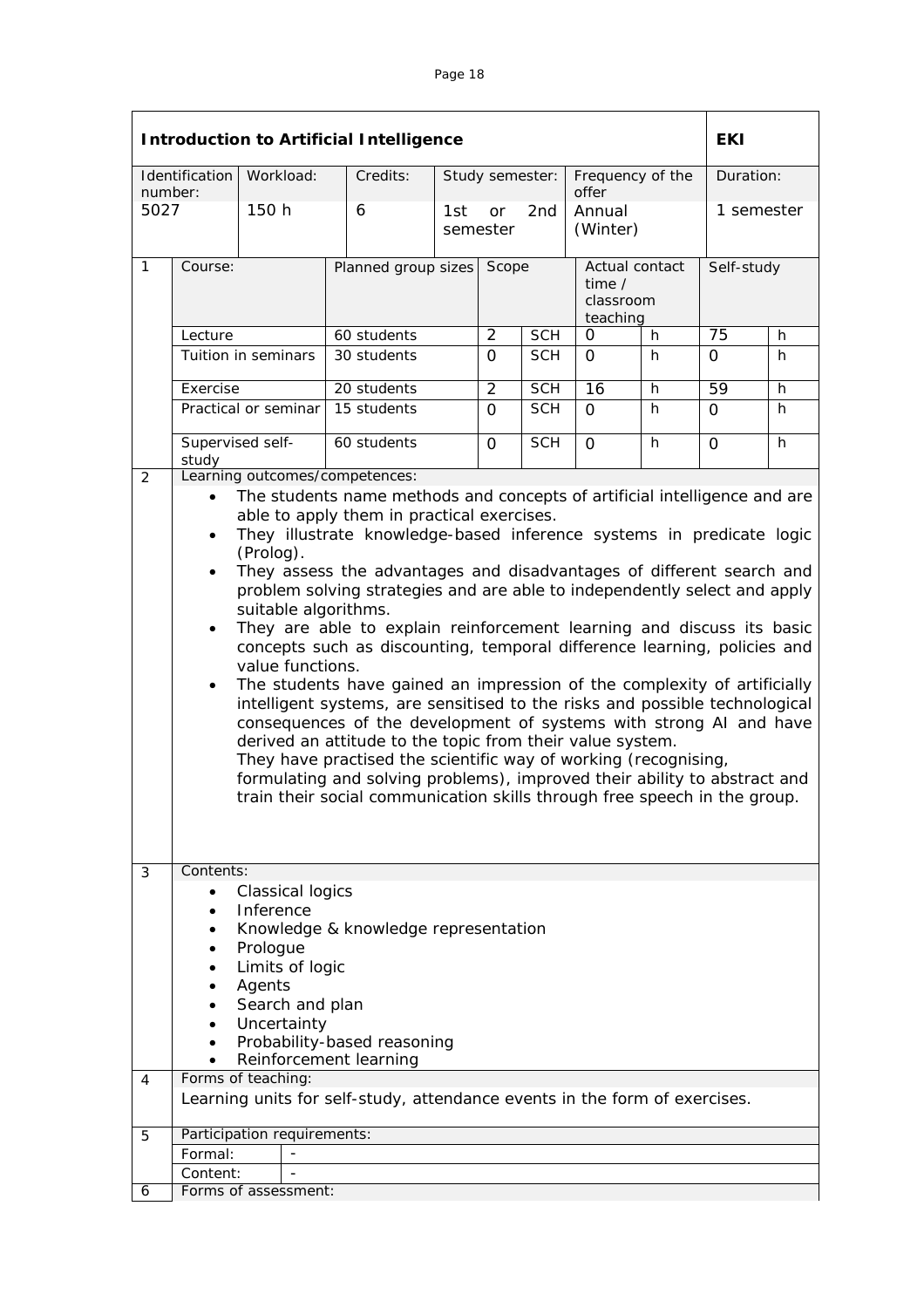|                | Written examination, combination examination or oral examination |
|----------------|------------------------------------------------------------------|
| $\overline{7}$ | Prerequisite for the award of credit points:                     |
|                | Module examination pass                                          |
| 8              | Application of the module (in the following study programmes)    |
|                | Digital Technologies (part-time) M.Eng.                          |
| 9              | Importance of the grade for the final grade:                     |
|                | according to MRPO                                                |
| 10             | Module Officer:                                                  |
|                | Prof. Dr. rer. nat. Stefan Berlik                                |
| 11             | Other information:                                               |
|                |                                                                  |
| 12             | Language:                                                        |
|                | German                                                           |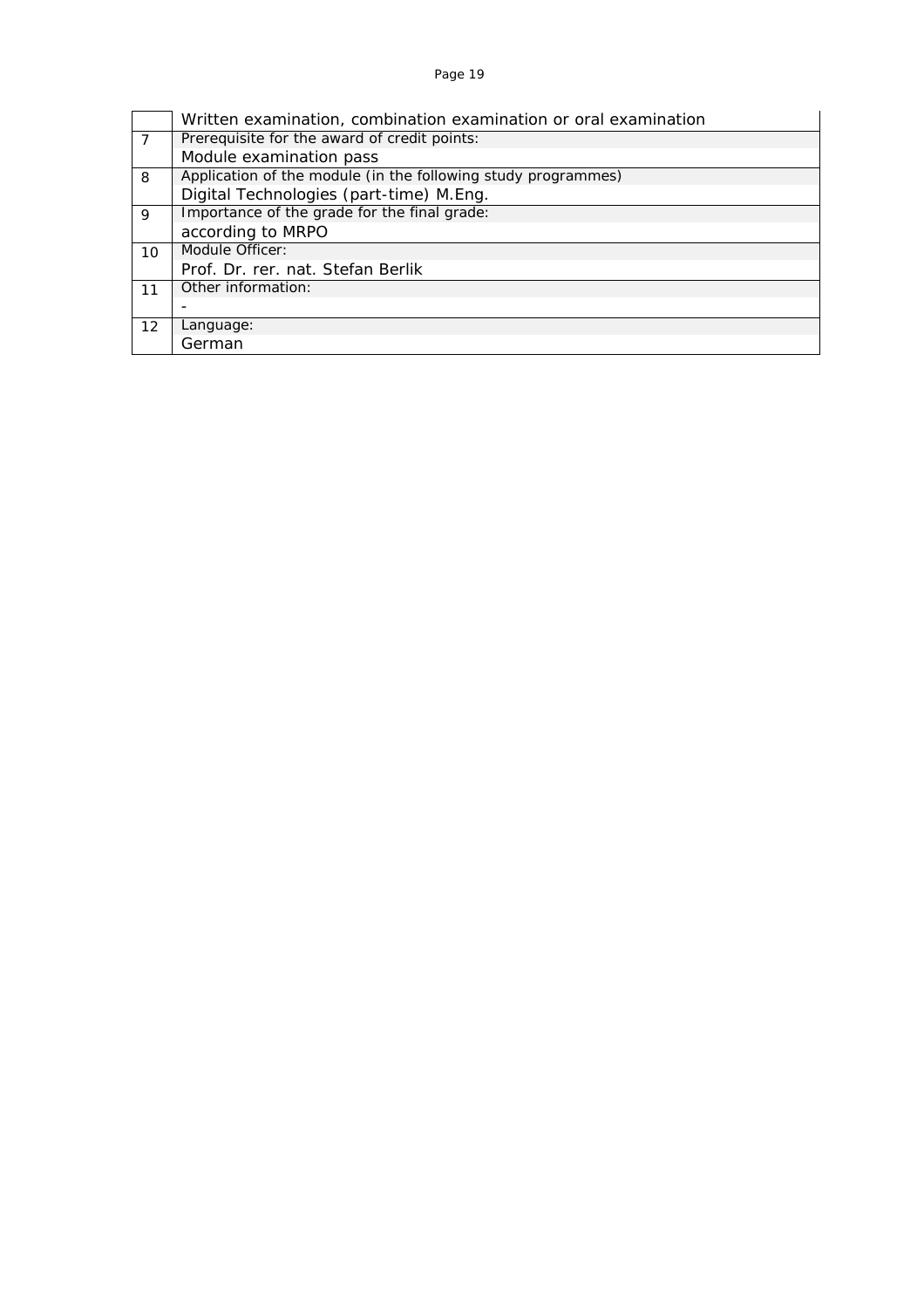<span id="page-10-0"></span>

|                 | Industrial Internet of Things and Industry 4.0                                                                                                                                                                                                                                                                                                                                                                                                                                                                                                                                                                                                                                                                                   | <b>IIOT</b>                 |                                                                                                          |                       |                              |                 |                                                   |   |            |           |  |
|-----------------|----------------------------------------------------------------------------------------------------------------------------------------------------------------------------------------------------------------------------------------------------------------------------------------------------------------------------------------------------------------------------------------------------------------------------------------------------------------------------------------------------------------------------------------------------------------------------------------------------------------------------------------------------------------------------------------------------------------------------------|-----------------------------|----------------------------------------------------------------------------------------------------------|-----------------------|------------------------------|-----------------|---------------------------------------------------|---|------------|-----------|--|
|                 | Identification                                                                                                                                                                                                                                                                                                                                                                                                                                                                                                                                                                                                                                                                                                                   | Workload:                   | Credits:                                                                                                 |                       | Study semester:              |                 | Frequency of the                                  |   |            | Duration: |  |
| number:<br>5034 |                                                                                                                                                                                                                                                                                                                                                                                                                                                                                                                                                                                                                                                                                                                                  | 150 h                       | 6                                                                                                        | 1st<br>or<br>semester |                              | 2 <sub>nd</sub> | offer<br>Annual<br>(Summer)                       |   | 1 semester |           |  |
| $\mathbf{1}$    | Course:                                                                                                                                                                                                                                                                                                                                                                                                                                                                                                                                                                                                                                                                                                                          |                             |                                                                                                          | Planned group sizes   |                              | Scope           | Actual contact<br>time /<br>classroom<br>teaching |   | Self-study |           |  |
|                 | Lecture                                                                                                                                                                                                                                                                                                                                                                                                                                                                                                                                                                                                                                                                                                                          |                             | 60 students                                                                                              |                       | $\overline{2}$<br><b>SCH</b> |                 | 0<br>h.                                           |   | 75         | h         |  |
|                 |                                                                                                                                                                                                                                                                                                                                                                                                                                                                                                                                                                                                                                                                                                                                  | Tuition in seminars         | 30 students                                                                                              |                       | $\Omega$                     | <b>SCH</b>      | 0                                                 | h | $\Omega$   | h.        |  |
|                 | Exercise                                                                                                                                                                                                                                                                                                                                                                                                                                                                                                                                                                                                                                                                                                                         |                             | 20 students                                                                                              |                       | $\overline{2}$               | <b>SCH</b>      | 16                                                | h | 59         | h         |  |
|                 |                                                                                                                                                                                                                                                                                                                                                                                                                                                                                                                                                                                                                                                                                                                                  | Practical or seminar        | 15 students                                                                                              |                       | $\Omega$                     | <b>SCH</b>      | $\Omega$                                          | h | $\Omega$   | h.        |  |
| 2               | Supervised self-<br>study                                                                                                                                                                                                                                                                                                                                                                                                                                                                                                                                                                                                                                                                                                        |                             | 60 students<br>Learning outcomes/competences:                                                            |                       | $\Omega$                     | <b>SCH</b>      | $\Omega$                                          | h | $\Omega$   | h         |  |
|                 | Students explain how the Industrial Internet of Things (IIoT) and Industry<br>4.0 (14.0) are revolutionising industry.<br>They analyse the paradigm shift that has taken place in the way IT and<br>$\bullet$<br>OT (Operational Technology) systems are designed and work together.<br>They contrast edge computing with the cloud computing concept.<br>$\bullet$<br>The students have basic knowledge in the area of the OPC-UA standard.<br>$\bullet$<br>They describe the standardisation and specifications and can implement<br>OPC clients and OPC servers.<br>They analyse how old and new technologies can be interwoven to produce<br>$\bullet$<br>a holistic system that combines benefits and increases efficiency. |                             |                                                                                                          |                       |                              |                 |                                                   |   |            |           |  |
| 3               | Contents:<br>Introduction Industrial IoT and Industry 4.0<br>$\bullet$<br>IT, OT and IIoT<br>$\bullet$<br>Edge computing<br>$\bullet$<br>The OPC-UA standard<br>$\bullet$<br>M2M communication with MQTT<br>Architecture and design concepts for IIoT and I4.0<br>The 14.0 Reference Architecture Model<br>Communication technologies for component integration<br>Sensor networks<br>Solutions and components for IIoT & I4.0                                                                                                                                                                                                                                                                                                   |                             |                                                                                                          |                       |                              |                 |                                                   |   |            |           |  |
| 4               |                                                                                                                                                                                                                                                                                                                                                                                                                                                                                                                                                                                                                                                                                                                                  | Forms of teaching:          |                                                                                                          |                       |                              |                 |                                                   |   |            |           |  |
|                 |                                                                                                                                                                                                                                                                                                                                                                                                                                                                                                                                                                                                                                                                                                                                  |                             | Learning units for self-study, attendance events in the form of exercises                                |                       |                              |                 |                                                   |   |            |           |  |
| 5               |                                                                                                                                                                                                                                                                                                                                                                                                                                                                                                                                                                                                                                                                                                                                  | Participation requirements: |                                                                                                          |                       |                              |                 |                                                   |   |            |           |  |
|                 | Formal:                                                                                                                                                                                                                                                                                                                                                                                                                                                                                                                                                                                                                                                                                                                          |                             |                                                                                                          |                       |                              |                 |                                                   |   |            |           |  |
|                 | Content:                                                                                                                                                                                                                                                                                                                                                                                                                                                                                                                                                                                                                                                                                                                         |                             |                                                                                                          |                       |                              |                 |                                                   |   |            |           |  |
| 6               |                                                                                                                                                                                                                                                                                                                                                                                                                                                                                                                                                                                                                                                                                                                                  | Forms of assessment:        |                                                                                                          |                       |                              |                 |                                                   |   |            |           |  |
|                 |                                                                                                                                                                                                                                                                                                                                                                                                                                                                                                                                                                                                                                                                                                                                  | Combination exam            |                                                                                                          |                       |                              |                 |                                                   |   |            |           |  |
| 7               |                                                                                                                                                                                                                                                                                                                                                                                                                                                                                                                                                                                                                                                                                                                                  | Module examination pass     | Prerequisite for the award of credit points:                                                             |                       |                              |                 |                                                   |   |            |           |  |
|                 |                                                                                                                                                                                                                                                                                                                                                                                                                                                                                                                                                                                                                                                                                                                                  |                             |                                                                                                          |                       |                              |                 |                                                   |   |            |           |  |
| 8               |                                                                                                                                                                                                                                                                                                                                                                                                                                                                                                                                                                                                                                                                                                                                  |                             | Application of the module (in the following study programmes)<br>Digital Technologies (part-time) M.Eng. |                       |                              |                 |                                                   |   |            |           |  |
| 9               |                                                                                                                                                                                                                                                                                                                                                                                                                                                                                                                                                                                                                                                                                                                                  |                             | Importance of the grade for the final grade:                                                             |                       |                              |                 |                                                   |   |            |           |  |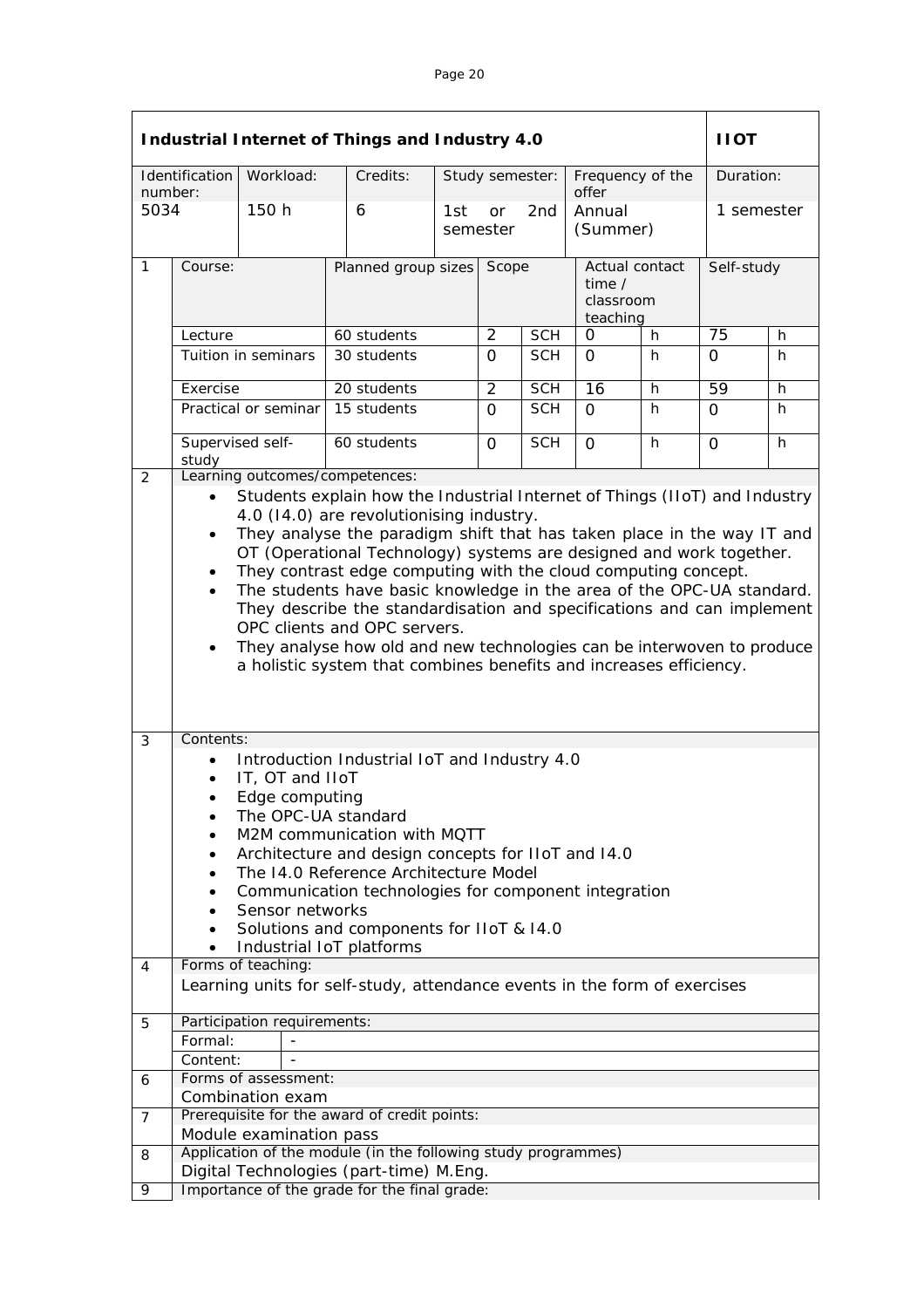|     | according to MRPO                 |
|-----|-----------------------------------|
| 10  | Module Officer:                   |
|     | Prof. Dr. rer. nat. Stefan Berlik |
|     | Other information:                |
|     |                                   |
| -12 | Language:                         |
|     | German                            |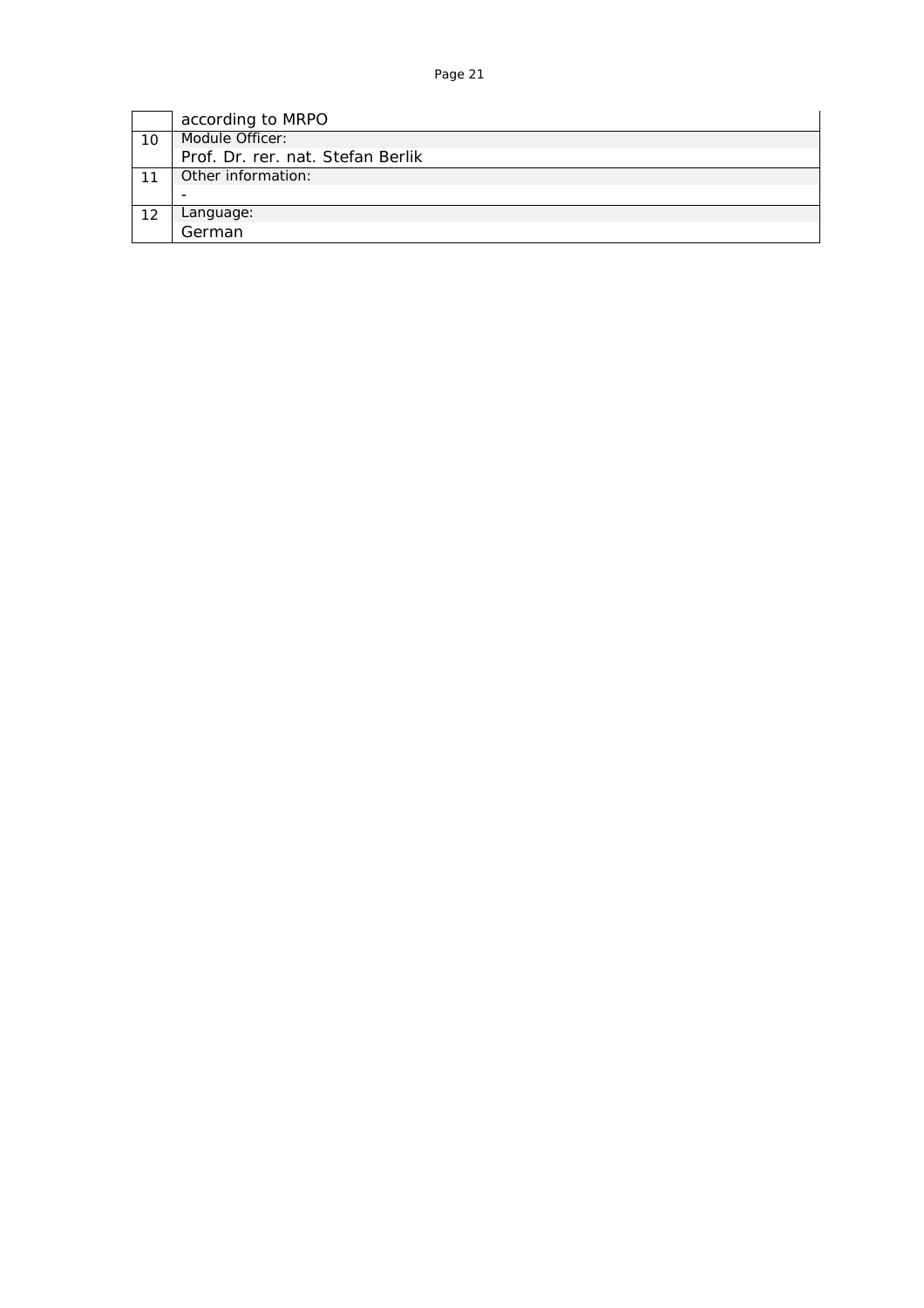|--|--|

<span id="page-12-0"></span>

|                | Colloquium                                                                                                                                                                                                                                                                                                                                                                            |                             |                                                                                                                                                                                                                             |                     |                 |                 |                                                     |   |            |            |
|----------------|---------------------------------------------------------------------------------------------------------------------------------------------------------------------------------------------------------------------------------------------------------------------------------------------------------------------------------------------------------------------------------------|-----------------------------|-----------------------------------------------------------------------------------------------------------------------------------------------------------------------------------------------------------------------------|---------------------|-----------------|-----------------|-----------------------------------------------------|---|------------|------------|
| number:        | Identification                                                                                                                                                                                                                                                                                                                                                                        | Workload:                   | Credits:                                                                                                                                                                                                                    |                     |                 | Study semester: | Frequency of the<br>offer                           |   | Duration:  |            |
| 5024           |                                                                                                                                                                                                                                                                                                                                                                                       | 100h                        | $\overline{4}$                                                                                                                                                                                                              |                     | 4th semester    |                 | each semester                                       |   |            | 1 semester |
| $\mathbf{1}$   | Course:                                                                                                                                                                                                                                                                                                                                                                               |                             |                                                                                                                                                                                                                             | Planned group sizes |                 | Scope           | Actual contact<br>time $/$<br>classroom<br>teaching |   | Self-study |            |
|                | Lecture                                                                                                                                                                                                                                                                                                                                                                               |                             | 60 students                                                                                                                                                                                                                 |                     | <b>SCH</b><br>0 |                 | 0                                                   | h | 100        | h          |
|                |                                                                                                                                                                                                                                                                                                                                                                                       | Tuition in seminars         | 30 students                                                                                                                                                                                                                 |                     | $\Omega$        | <b>SCH</b>      | $\Omega$                                            | h | 0          | h          |
|                | Exercise                                                                                                                                                                                                                                                                                                                                                                              |                             | 20 students                                                                                                                                                                                                                 |                     | $\Omega$        | <b>SCH</b>      | $\Omega$                                            | h | $\Omega$   | h          |
|                |                                                                                                                                                                                                                                                                                                                                                                                       | Practical or seminar        | 15 students                                                                                                                                                                                                                 |                     | $\Omega$        | <b>SCH</b>      | $\Omega$                                            | h | $\Omega$   | h.         |
|                | Supervised self-<br>study                                                                                                                                                                                                                                                                                                                                                             |                             | 60 students                                                                                                                                                                                                                 | $\Omega$            |                 | <b>SCH</b>      | $\Omega$                                            | h | $\Omega$   | h.         |
| 2              |                                                                                                                                                                                                                                                                                                                                                                                       |                             | Learning outcomes/competences:                                                                                                                                                                                              |                     |                 |                 |                                                     |   |            |            |
|                | In the colloquium, the student demonstrates that they are able to orally present<br>and independently justify the results of the master thesis, its subject-specific<br>foundations, its interdisciplinary connections and its extra-subject references.<br>The students will be able to critically question the results of their work and assess<br>their significance for practice. |                             |                                                                                                                                                                                                                             |                     |                 |                 |                                                     |   |            |            |
| 3              | Contents:                                                                                                                                                                                                                                                                                                                                                                             |                             |                                                                                                                                                                                                                             |                     |                 |                 |                                                     |   |            |            |
| $\overline{4}$ | The colloquium complements the master thesis and is to be assessed<br>independently. Content of the thesis according to the topic.<br>Disputation on the procedure in the preparation of the thesis and the issues that<br>arose in the context of the thesis.<br>Forms of teaching:                                                                                                  |                             |                                                                                                                                                                                                                             |                     |                 |                 |                                                     |   |            |            |
|                |                                                                                                                                                                                                                                                                                                                                                                                       | Oral examination            |                                                                                                                                                                                                                             |                     |                 |                 |                                                     |   |            |            |
| 5              |                                                                                                                                                                                                                                                                                                                                                                                       | Participation requirements: |                                                                                                                                                                                                                             |                     |                 |                 |                                                     |   |            |            |
|                | Formal:                                                                                                                                                                                                                                                                                                                                                                               |                             | All modules of the study programme must be successfully<br>completed. The master thesis must be successfully completed.                                                                                                     |                     |                 |                 |                                                     |   |            |            |
|                | Content:                                                                                                                                                                                                                                                                                                                                                                              | Forms of assessment:        | Treatment of the master thesis                                                                                                                                                                                              |                     |                 |                 |                                                     |   |            |            |
| 6              |                                                                                                                                                                                                                                                                                                                                                                                       | Oral examination            |                                                                                                                                                                                                                             |                     |                 |                 |                                                     |   |            |            |
| $\overline{7}$ |                                                                                                                                                                                                                                                                                                                                                                                       |                             | Prerequisite for the award of credit points:                                                                                                                                                                                |                     |                 |                 |                                                     |   |            |            |
| 8              |                                                                                                                                                                                                                                                                                                                                                                                       |                             | Application of the module (in the following study programmes)<br>Applied Automation Technology (part-time) M.Eng., Digital Technologies (part-<br>time) M.Eng. and Industrial Engineering and Management (part-time) M.Eng. |                     |                 |                 |                                                     |   |            |            |
| 9              |                                                                                                                                                                                                                                                                                                                                                                                       |                             | Importance of the grade for the final grade:                                                                                                                                                                                |                     |                 |                 |                                                     |   |            |            |
|                |                                                                                                                                                                                                                                                                                                                                                                                       | according to MRPO           |                                                                                                                                                                                                                             |                     |                 |                 |                                                     |   |            |            |
| 10             | Module Officer:<br>N. N.                                                                                                                                                                                                                                                                                                                                                              |                             |                                                                                                                                                                                                                             |                     |                 |                 |                                                     |   |            |            |
| 11             |                                                                                                                                                                                                                                                                                                                                                                                       | Other information:          |                                                                                                                                                                                                                             |                     |                 |                 |                                                     |   |            |            |
|                |                                                                                                                                                                                                                                                                                                                                                                                       |                             |                                                                                                                                                                                                                             |                     |                 |                 |                                                     |   |            |            |
| 12             | Language:                                                                                                                                                                                                                                                                                                                                                                             |                             |                                                                                                                                                                                                                             |                     |                 |                 |                                                     |   |            |            |
|                | German                                                                                                                                                                                                                                                                                                                                                                                |                             |                                                                                                                                                                                                                             |                     |                 |                 |                                                     |   |            |            |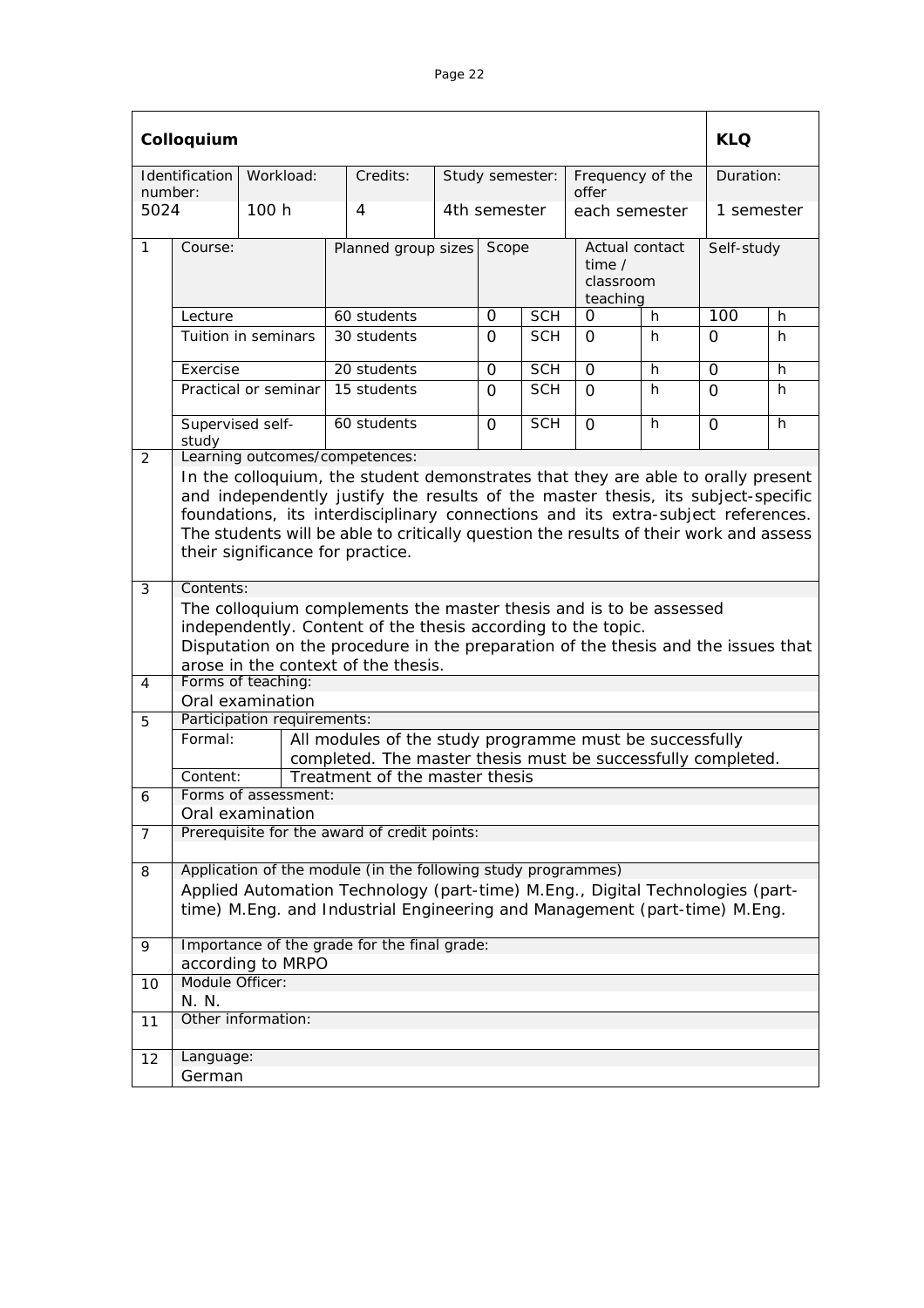<span id="page-13-0"></span>

|                | <b>Leadership Management</b>                                                                                                                                                                                                                                                                                                                                                                                                                                                                                                                                                                                                                                                                                                               |                               |                                                                                                                                                          |                     |                       |                 |                                                     |              |                 |           |  |
|----------------|--------------------------------------------------------------------------------------------------------------------------------------------------------------------------------------------------------------------------------------------------------------------------------------------------------------------------------------------------------------------------------------------------------------------------------------------------------------------------------------------------------------------------------------------------------------------------------------------------------------------------------------------------------------------------------------------------------------------------------------------|-------------------------------|----------------------------------------------------------------------------------------------------------------------------------------------------------|---------------------|-----------------------|-----------------|-----------------------------------------------------|--------------|-----------------|-----------|--|
| number:        | Identification                                                                                                                                                                                                                                                                                                                                                                                                                                                                                                                                                                                                                                                                                                                             | Workload:                     | Credits:                                                                                                                                                 |                     | Study semester:       |                 | Frequency of the<br>offer                           |              |                 | Duration: |  |
| 5016           |                                                                                                                                                                                                                                                                                                                                                                                                                                                                                                                                                                                                                                                                                                                                            | 150 h                         | 6                                                                                                                                                        | 1st                 | <b>or</b><br>semester | 2 <sub>nd</sub> | Annual<br>(Summer)                                  |              | 1 semester      |           |  |
| $\mathbf{1}$   | Course:                                                                                                                                                                                                                                                                                                                                                                                                                                                                                                                                                                                                                                                                                                                                    |                               |                                                                                                                                                          | Planned group sizes |                       | Scope           | Actual contact<br>time $/$<br>classroom<br>teaching |              | Self-study      |           |  |
|                | Lecture                                                                                                                                                                                                                                                                                                                                                                                                                                                                                                                                                                                                                                                                                                                                    |                               | 60 students                                                                                                                                              |                     | $\overline{2}$        | <b>SCH</b>      | $\Omega$                                            | h.           | $\overline{75}$ | h         |  |
|                |                                                                                                                                                                                                                                                                                                                                                                                                                                                                                                                                                                                                                                                                                                                                            | Tuition in seminars           | 30 students                                                                                                                                              |                     | $\Omega$              | <b>SCH</b>      | $\Omega$                                            | h.           | $\Omega$        | h.        |  |
|                | Exercise                                                                                                                                                                                                                                                                                                                                                                                                                                                                                                                                                                                                                                                                                                                                   |                               | $20$ students                                                                                                                                            |                     | $\overline{2}$        | <b>SCH</b>      | 16                                                  | h            | 59              | h         |  |
|                |                                                                                                                                                                                                                                                                                                                                                                                                                                                                                                                                                                                                                                                                                                                                            | Practical or seminar          | 15 students                                                                                                                                              |                     | $\Omega$              | <b>SCH</b>      | 0                                                   | h.           | $\Omega$        | h         |  |
|                | Supervised self-<br>study                                                                                                                                                                                                                                                                                                                                                                                                                                                                                                                                                                                                                                                                                                                  |                               | 60 students<br>Learning outcomes/competences:                                                                                                            |                     | $\Omega$              | <b>SCH</b>      | $\Omega$                                            | h.           | $\Omega$        | h         |  |
|                | knowledge for a professional communication and leadership basis and can reproduce<br>it. They are able to comprehend the significance of corporate goals and different<br>leadership cultures. They have learned to evaluate entrepreneurial decisions and<br>measures from an economic, labour law and social perspective and to derive and<br>represent alternative courses of action. In addition, the students have a basic<br>understanding of how to lead, motivate and coach employees in a qualified manner<br>and can transfer this to their everyday work. They show when which leadership styles<br>and methods can be applied in a goal-oriented manner. They are able to successfully<br>motivate themselves and their teams. |                               |                                                                                                                                                          |                     |                       |                 |                                                     |              |                 |           |  |
| 3              | Contents:<br>pursuit                                                                                                                                                                                                                                                                                                                                                                                                                                                                                                                                                                                                                                                                                                                       | and                           | Self and time management, communication, giving and receiving feedback, goal<br>controlling,<br>management, intercultural management, change management, |                     |                       |                 | leadership techniques and                           | instruments, |                 | values in |  |
|                |                                                                                                                                                                                                                                                                                                                                                                                                                                                                                                                                                                                                                                                                                                                                            | Forms of teaching:            | crisis management, risks and opportunities                                                                                                               |                     |                       |                 |                                                     |              |                 |           |  |
| 4              |                                                                                                                                                                                                                                                                                                                                                                                                                                                                                                                                                                                                                                                                                                                                            |                               | Learning units for self-study, attendance events in the form of exercises                                                                                |                     |                       |                 |                                                     |              |                 |           |  |
|                |                                                                                                                                                                                                                                                                                                                                                                                                                                                                                                                                                                                                                                                                                                                                            |                               |                                                                                                                                                          |                     |                       |                 |                                                     |              |                 |           |  |
| 5              |                                                                                                                                                                                                                                                                                                                                                                                                                                                                                                                                                                                                                                                                                                                                            | Participation requirements:   |                                                                                                                                                          |                     |                       |                 |                                                     |              |                 |           |  |
|                | Formal:                                                                                                                                                                                                                                                                                                                                                                                                                                                                                                                                                                                                                                                                                                                                    |                               |                                                                                                                                                          |                     |                       |                 |                                                     |              |                 |           |  |
|                | Content:                                                                                                                                                                                                                                                                                                                                                                                                                                                                                                                                                                                                                                                                                                                                   |                               |                                                                                                                                                          |                     |                       |                 |                                                     |              |                 |           |  |
| 6              |                                                                                                                                                                                                                                                                                                                                                                                                                                                                                                                                                                                                                                                                                                                                            | Forms of assessment:          | Term paper, project work or oral examination                                                                                                             |                     |                       |                 |                                                     |              |                 |           |  |
| $\overline{7}$ |                                                                                                                                                                                                                                                                                                                                                                                                                                                                                                                                                                                                                                                                                                                                            |                               | Prerequisite for the award of credit points:                                                                                                             |                     |                       |                 |                                                     |              |                 |           |  |
|                |                                                                                                                                                                                                                                                                                                                                                                                                                                                                                                                                                                                                                                                                                                                                            | Module examination pass       |                                                                                                                                                          |                     |                       |                 |                                                     |              |                 |           |  |
| 8              |                                                                                                                                                                                                                                                                                                                                                                                                                                                                                                                                                                                                                                                                                                                                            |                               | Application of the module (in the following study programmes)                                                                                            |                     |                       |                 |                                                     |              |                 |           |  |
|                |                                                                                                                                                                                                                                                                                                                                                                                                                                                                                                                                                                                                                                                                                                                                            |                               | Digital Technologies (part-time) M.Eng. and Industrial Engineering and<br>Management (part-time) M.Eng.                                                  |                     |                       |                 |                                                     |              |                 |           |  |
| 9              |                                                                                                                                                                                                                                                                                                                                                                                                                                                                                                                                                                                                                                                                                                                                            |                               | Importance of the grade for the final grade:                                                                                                             |                     |                       |                 |                                                     |              |                 |           |  |
|                | Module Officer:                                                                                                                                                                                                                                                                                                                                                                                                                                                                                                                                                                                                                                                                                                                            | according to MRPO             |                                                                                                                                                          |                     |                       |                 |                                                     |              |                 |           |  |
| 10             |                                                                                                                                                                                                                                                                                                                                                                                                                                                                                                                                                                                                                                                                                                                                            | Prof. Dr.-Ing. Michael Fahrig |                                                                                                                                                          |                     |                       |                 |                                                     |              |                 |           |  |
| 11             |                                                                                                                                                                                                                                                                                                                                                                                                                                                                                                                                                                                                                                                                                                                                            | Other information:            |                                                                                                                                                          |                     |                       |                 |                                                     |              |                 |           |  |
|                |                                                                                                                                                                                                                                                                                                                                                                                                                                                                                                                                                                                                                                                                                                                                            |                               | Literature recommendations will be announced at the beginning of the course.                                                                             |                     |                       |                 |                                                     |              |                 |           |  |
| 12             | Language:<br>German                                                                                                                                                                                                                                                                                                                                                                                                                                                                                                                                                                                                                                                                                                                        |                               |                                                                                                                                                          |                     |                       |                 |                                                     |              |                 |           |  |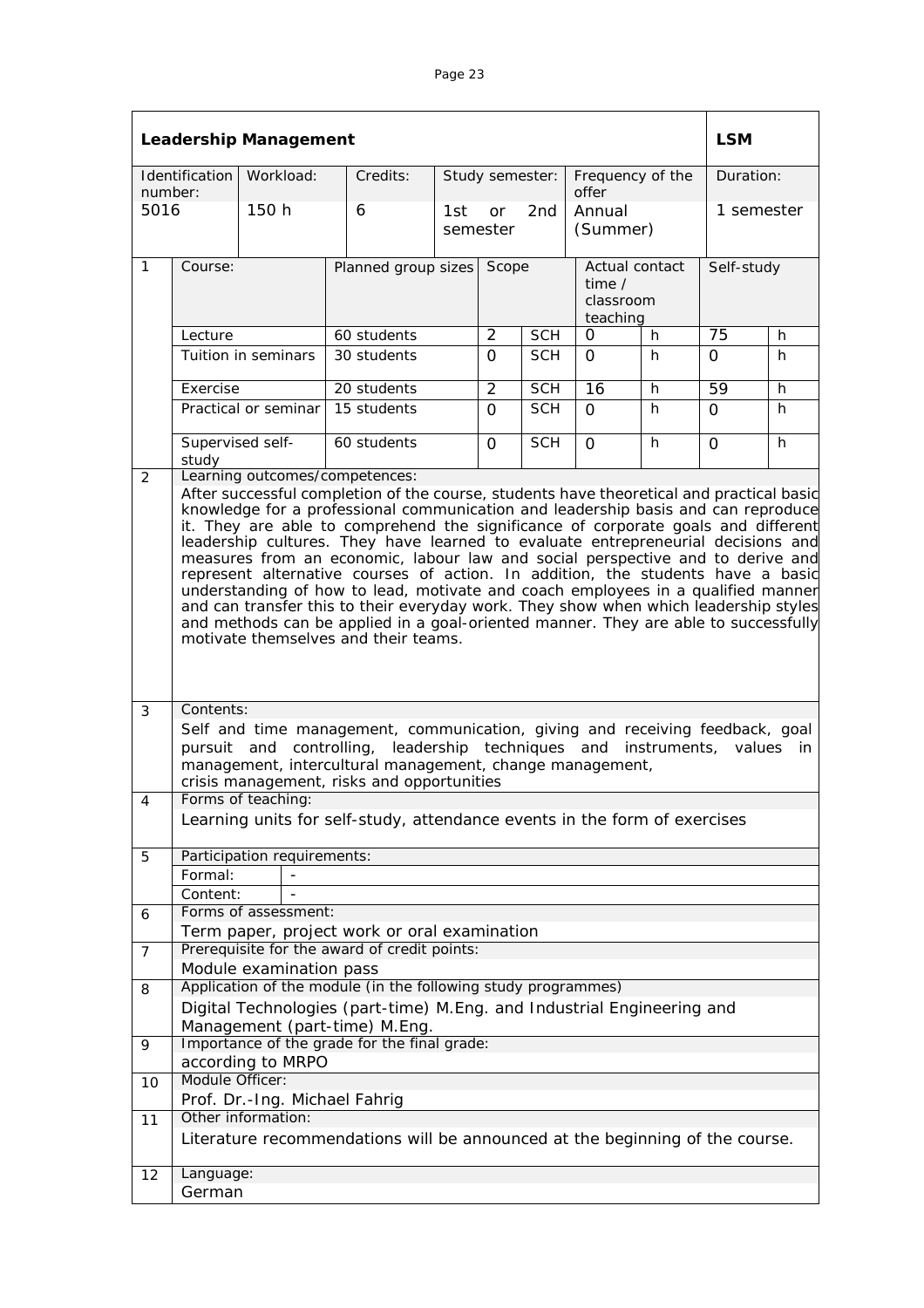| ואי<br>16 |  |
|-----------|--|
|-----------|--|

<span id="page-14-0"></span>

|                | <b>Master Thesis</b>                                                                                                                                                                                                                                                                                                                                                 |                             |                                                                                                                                                            |   |                 |                 |               |                                         |            |            |
|----------------|----------------------------------------------------------------------------------------------------------------------------------------------------------------------------------------------------------------------------------------------------------------------------------------------------------------------------------------------------------------------|-----------------------------|------------------------------------------------------------------------------------------------------------------------------------------------------------|---|-----------------|-----------------|---------------|-----------------------------------------|------------|------------|
| number:        | Identification                                                                                                                                                                                                                                                                                                                                                       | Workload:                   | Credits:                                                                                                                                                   |   |                 | Study semester: | offer         | Frequency of the                        | Duration:  |            |
| 5023           |                                                                                                                                                                                                                                                                                                                                                                      | 500 h                       | 20                                                                                                                                                         |   | 4th semester    |                 | each semester |                                         | 1 semester |            |
| $\mathbf{1}$   | Course:                                                                                                                                                                                                                                                                                                                                                              |                             | Planned group sizes                                                                                                                                        |   | Scope           |                 | time $/$      | Actual contact<br>classroom<br>teaching |            | Self-study |
|                | Lecture                                                                                                                                                                                                                                                                                                                                                              |                             | 60 students                                                                                                                                                |   | 0<br><b>SCH</b> |                 | 0             | h                                       | 500        | h          |
|                | Tuition in seminars<br>30 students                                                                                                                                                                                                                                                                                                                                   |                             |                                                                                                                                                            | 0 | <b>SCH</b>      | 0               | h             | 0                                       | h          |            |
|                | Exercise                                                                                                                                                                                                                                                                                                                                                             |                             | 20 students                                                                                                                                                |   | $\Omega$        | <b>SCH</b>      | $\Omega$      | h                                       | $\Omega$   | h          |
|                | 15 students<br>Practical or seminar                                                                                                                                                                                                                                                                                                                                  |                             |                                                                                                                                                            | 0 | <b>SCH</b>      | $\Omega$        | h             | $\Omega$                                | h          |            |
|                | Supervised self-<br>study                                                                                                                                                                                                                                                                                                                                            |                             | 60 students<br>Learning outcomes/competences:                                                                                                              |   | $\Omega$        | <b>SCH</b>      | $\Omega$      | h                                       | $\Omega$   | h          |
| 3              | After successful completion of the master thesis, the candidate is able to<br>independently complete a practice-oriented task from his/her special subject area<br>within a specified period of time, both in the subject-specific details and in the<br>interdisciplinary contexts, using scientific methods.                                                       |                             |                                                                                                                                                            |   |                 |                 |               |                                         |            |            |
|                | Contents:<br>The master thesis is an independent scientific work from the subject area of the<br>respective study programme with a description and explanation of its solution. It<br>can also be determined by an empirical investigation or by conceptual or design<br>tasks or by an evaluation of existing sources. A combination of these forms is<br>possible. |                             |                                                                                                                                                            |   |                 |                 |               |                                         |            |            |
| $\overline{4}$ |                                                                                                                                                                                                                                                                                                                                                                      | Forms of teaching:          |                                                                                                                                                            |   |                 |                 |               |                                         |            |            |
| 5              |                                                                                                                                                                                                                                                                                                                                                                      | Participation requirements: | Written composition with faculty tutoring                                                                                                                  |   |                 |                 |               |                                         |            |            |
|                | Formal:                                                                                                                                                                                                                                                                                                                                                              |                             |                                                                                                                                                            |   |                 |                 |               |                                         |            |            |
|                | Content:                                                                                                                                                                                                                                                                                                                                                             |                             | Coordinated topic from the student's special subject area                                                                                                  |   |                 |                 |               |                                         |            |            |
| 6              |                                                                                                                                                                                                                                                                                                                                                                      | Forms of assessment:        |                                                                                                                                                            |   |                 |                 |               |                                         |            |            |
| $\overline{7}$ |                                                                                                                                                                                                                                                                                                                                                                      |                             | Prerequisite for the award of credit points:                                                                                                               |   |                 |                 |               |                                         |            |            |
|                |                                                                                                                                                                                                                                                                                                                                                                      | Module examination pass     |                                                                                                                                                            |   |                 |                 |               |                                         |            |            |
| 8              |                                                                                                                                                                                                                                                                                                                                                                      |                             | Application of the module (in the following study programmes)                                                                                              |   |                 |                 |               |                                         |            |            |
|                |                                                                                                                                                                                                                                                                                                                                                                      |                             | Applied Automation Technology (part-time) M.Eng., Digital Technologies (part-<br>time) M.Eng. and Industrial Engineering and Management (part-time) M.Eng. |   |                 |                 |               |                                         |            |            |
| 9              |                                                                                                                                                                                                                                                                                                                                                                      | according to MRPO           | Importance of the grade for the final grade:                                                                                                               |   |                 |                 |               |                                         |            |            |
| 10             | Module Officer:                                                                                                                                                                                                                                                                                                                                                      |                             |                                                                                                                                                            |   |                 |                 |               |                                         |            |            |
|                | N. N.                                                                                                                                                                                                                                                                                                                                                                |                             |                                                                                                                                                            |   |                 |                 |               |                                         |            |            |
| 11             |                                                                                                                                                                                                                                                                                                                                                                      | Other information:          | Literature will be announced at the beginning of the course.                                                                                               |   |                 |                 |               |                                         |            |            |
| 12             | Language:                                                                                                                                                                                                                                                                                                                                                            |                             |                                                                                                                                                            |   |                 |                 |               |                                         |            |            |
|                | German                                                                                                                                                                                                                                                                                                                                                               |                             |                                                                                                                                                            |   |                 |                 |               |                                         |            |            |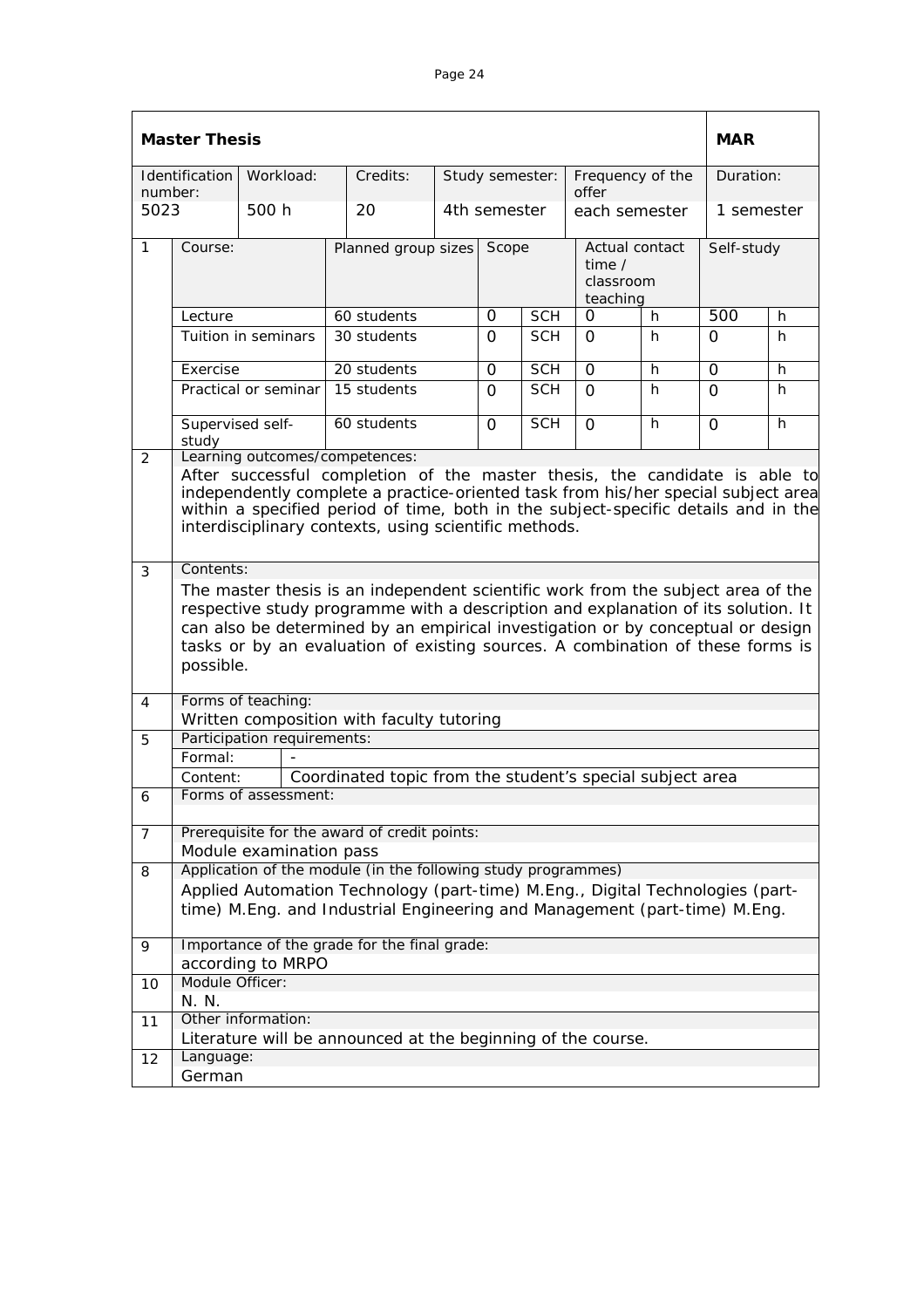<span id="page-15-0"></span>

|                 | <b>Methods of Data Mining</b>                                                                                                                                                                                                                                                                                                                                                                                                                                                                                                                                                                                                                                                                  | <b>MDM</b>                                            |                                                                             |     |                |                 |                                                          |    |            |   |
|-----------------|------------------------------------------------------------------------------------------------------------------------------------------------------------------------------------------------------------------------------------------------------------------------------------------------------------------------------------------------------------------------------------------------------------------------------------------------------------------------------------------------------------------------------------------------------------------------------------------------------------------------------------------------------------------------------------------------|-------------------------------------------------------|-----------------------------------------------------------------------------|-----|----------------|-----------------|----------------------------------------------------------|----|------------|---|
|                 | Identification                                                                                                                                                                                                                                                                                                                                                                                                                                                                                                                                                                                                                                                                                 | Workload:                                             | Credits:                                                                    |     |                | Study semester: | Frequency of the<br>offer                                |    | Duration:  |   |
| number:<br>5029 |                                                                                                                                                                                                                                                                                                                                                                                                                                                                                                                                                                                                                                                                                                | 150 h                                                 | 6                                                                           | 1st | or<br>semester | 2nd             | Annual<br>(Winter)                                       |    | 1 semester |   |
| $\mathbf{1}$    | Course:                                                                                                                                                                                                                                                                                                                                                                                                                                                                                                                                                                                                                                                                                        |                                                       | Planned group sizes Scope                                                   |     |                |                 | Actual contact<br>time $\prime$<br>classroom<br>teaching |    | Self-study |   |
|                 | Lecture                                                                                                                                                                                                                                                                                                                                                                                                                                                                                                                                                                                                                                                                                        |                                                       | 60 students                                                                 |     | $\overline{2}$ | <b>SCH</b>      | O                                                        | h. | 75         | h |
|                 |                                                                                                                                                                                                                                                                                                                                                                                                                                                                                                                                                                                                                                                                                                | Tuition in seminars                                   | 30 students                                                                 |     | $\Omega$       | SCH             | $\Omega$                                                 | h  | $\Omega$   | h |
|                 | Exercise                                                                                                                                                                                                                                                                                                                                                                                                                                                                                                                                                                                                                                                                                       |                                                       | 20 students                                                                 |     | 1              | <b>SCH</b>      | 16                                                       | h  | 51         | h |
|                 |                                                                                                                                                                                                                                                                                                                                                                                                                                                                                                                                                                                                                                                                                                | Practical or seminar                                  | 15 students                                                                 |     | $\mathbf{1}$   | <b>SCH</b>      | 8                                                        | h  | 0          | h |
|                 | Supervised self-<br>study                                                                                                                                                                                                                                                                                                                                                                                                                                                                                                                                                                                                                                                                      |                                                       | 60 students<br>Learning outcomes/competences:                               |     | $\Omega$       | <b>SCH</b>      | $\Omega$                                                 | h  | $\Omega$   | h |
|                 | The students discuss the techniques, possibilities and applicability of data<br>mining. They evaluate potential fields of application of data mining<br>methods in the company and select suitable procedures for use.<br>They experiment with the methods in practical exercises on larger data<br>$\bullet$<br>sets and analyse their characteristic properties.<br>They critically evaluate the theoretical background of the procedures and<br>$\bullet$<br>are able to configure and design them individually for the respective<br>application context.<br>Through the application and evaluation of the technologies, the students<br>$\bullet$<br>increase their procedural knowledge. |                                                       |                                                                             |     |                |                 |                                                          |    |            |   |
| 3               | Contents:<br>Aims and principles of data mining<br>Dimension reduction<br>$\bullet$<br>Principal component analysis<br>$\circ$<br>Clustering<br>Partitioning: k-Means Clustering<br>$\circ$<br>Hierarchical: BIRCH<br>$\bullet$<br>Density-based: DBSCAN<br>Classification<br>k-Nearest-Neighbors<br>$\circ$<br>Naïve Bayes<br>O<br><b>Decision Trees</b><br>$\circ$<br>Boosting<br>O<br>The overfitting problem<br>O<br>Association analysis<br>Frequent Itemset Generation<br>O                                                                                                                                                                                                              |                                                       |                                                                             |     |                |                 |                                                          |    |            |   |
|                 |                                                                                                                                                                                                                                                                                                                                                                                                                                                                                                                                                                                                                                                                                                | Linear regression<br>Forms of teaching:               |                                                                             |     |                |                 |                                                          |    |            |   |
| 4               |                                                                                                                                                                                                                                                                                                                                                                                                                                                                                                                                                                                                                                                                                                |                                                       | Course units for self-study, attendance events in the form of exercises and |     |                |                 |                                                          |    |            |   |
|                 |                                                                                                                                                                                                                                                                                                                                                                                                                                                                                                                                                                                                                                                                                                | laboratory practicals.<br>Participation requirements: |                                                                             |     |                |                 |                                                          |    |            |   |
| 5               | Formal:                                                                                                                                                                                                                                                                                                                                                                                                                                                                                                                                                                                                                                                                                        | $\overline{\phantom{0}}$                              |                                                                             |     |                |                 |                                                          |    |            |   |
|                 | Content:                                                                                                                                                                                                                                                                                                                                                                                                                                                                                                                                                                                                                                                                                       |                                                       |                                                                             |     |                |                 |                                                          |    |            |   |
| 6               |                                                                                                                                                                                                                                                                                                                                                                                                                                                                                                                                                                                                                                                                                                | Forms of assessment:                                  |                                                                             |     |                |                 |                                                          |    |            |   |
|                 |                                                                                                                                                                                                                                                                                                                                                                                                                                                                                                                                                                                                                                                                                                |                                                       | Written examination or oral examination                                     |     |                |                 |                                                          |    |            |   |
| 7               |                                                                                                                                                                                                                                                                                                                                                                                                                                                                                                                                                                                                                                                                                                |                                                       | Prerequisite for the award of credit points:                                |     |                |                 |                                                          |    |            |   |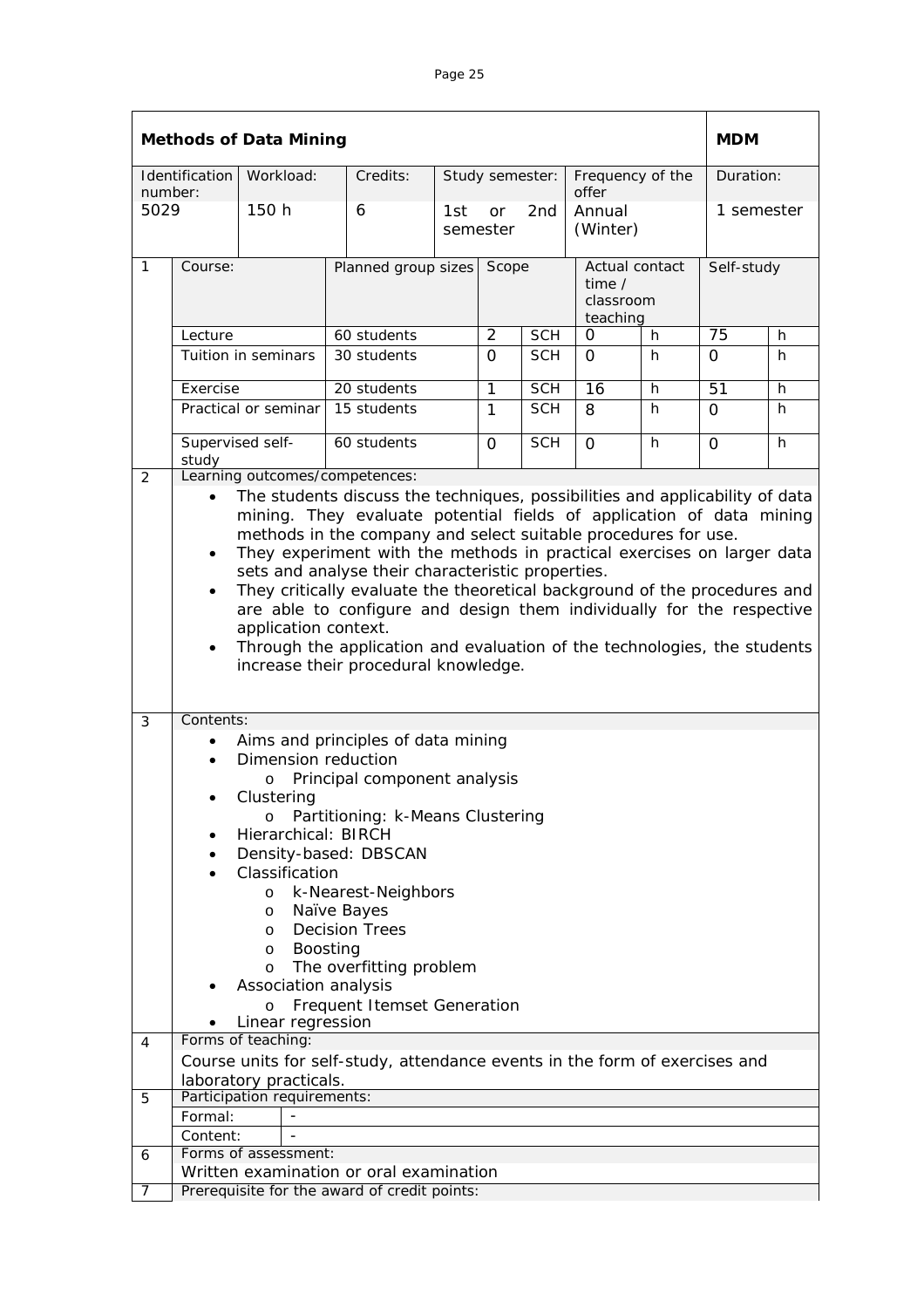|    | Module examination pass                                       |
|----|---------------------------------------------------------------|
| 8  | Application of the module (in the following study programmes) |
|    | Digital Technologies (part-time) M.Eng.                       |
| 9  | Importance of the grade for the final grade:                  |
|    | according to MRPO                                             |
| 10 | Module Officer:                                               |
|    | Prof. Dr.-Ing. Christian Schwede                              |
| 11 | Other information:                                            |
|    |                                                               |
| 12 | Language:                                                     |
|    | German                                                        |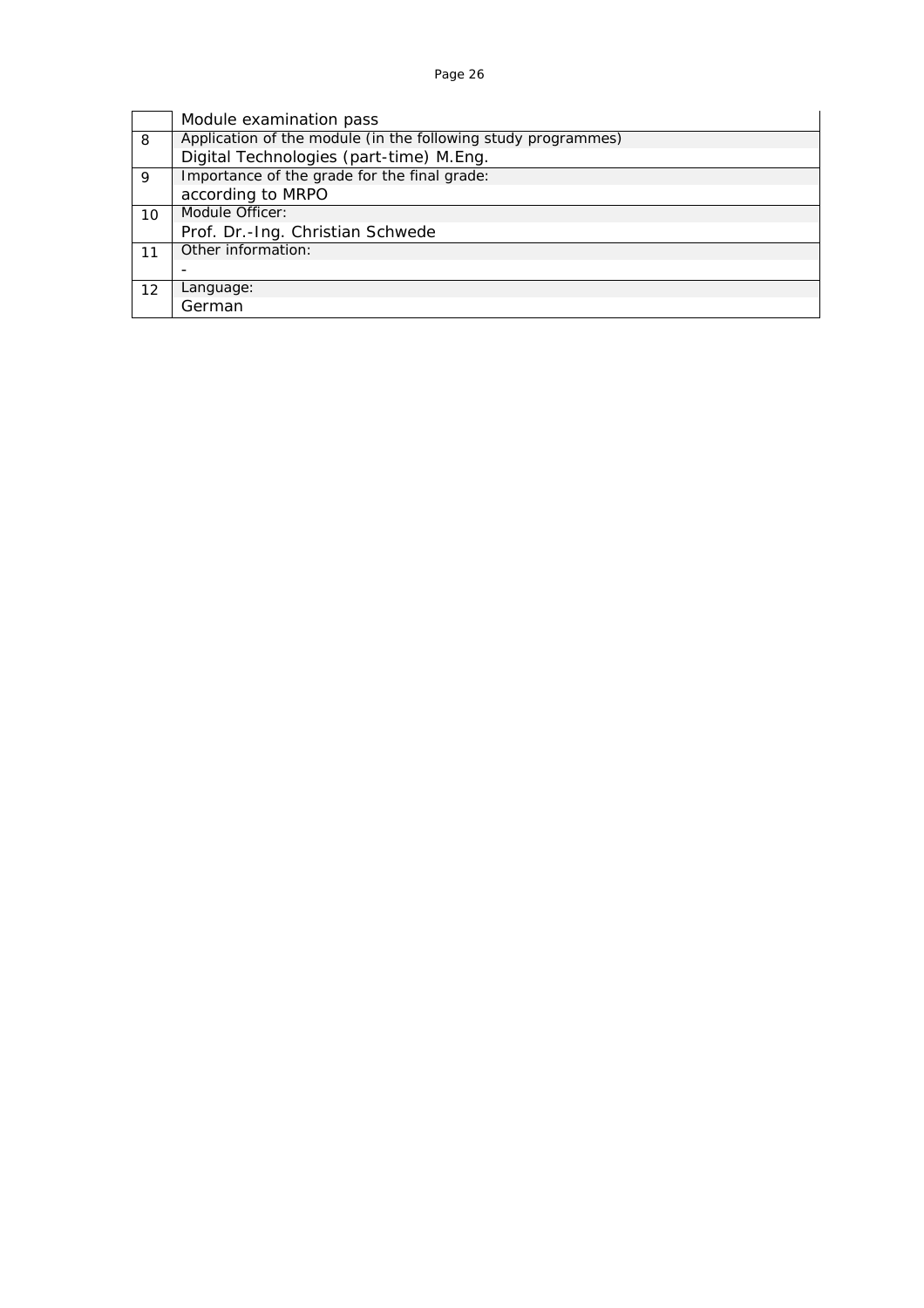<span id="page-17-0"></span>

|                | <b>Machine Learning Methods</b>                                                                                                                                                                                                                                                                                                                                                                                                                                                                                                                                                                                                                                                                                                                                                                                                                                                                                              |                             |                                                                              |     |                |                 |                                                     |    |                 |           |  |
|----------------|------------------------------------------------------------------------------------------------------------------------------------------------------------------------------------------------------------------------------------------------------------------------------------------------------------------------------------------------------------------------------------------------------------------------------------------------------------------------------------------------------------------------------------------------------------------------------------------------------------------------------------------------------------------------------------------------------------------------------------------------------------------------------------------------------------------------------------------------------------------------------------------------------------------------------|-----------------------------|------------------------------------------------------------------------------|-----|----------------|-----------------|-----------------------------------------------------|----|-----------------|-----------|--|
| number:        | Identification                                                                                                                                                                                                                                                                                                                                                                                                                                                                                                                                                                                                                                                                                                                                                                                                                                                                                                               | Workload:                   | Credits:                                                                     |     |                | Study semester: | Frequency of the<br>offer                           |    |                 | Duration: |  |
| 5030           |                                                                                                                                                                                                                                                                                                                                                                                                                                                                                                                                                                                                                                                                                                                                                                                                                                                                                                                              | 150 h                       | 6                                                                            | 1st | or<br>semester | 2nd             | Annual<br>(Summer)                                  |    | 1 semester      |           |  |
| $\mathbf{1}$   | Course:                                                                                                                                                                                                                                                                                                                                                                                                                                                                                                                                                                                                                                                                                                                                                                                                                                                                                                                      |                             | Planned group sizes Scope                                                    |     |                |                 | Actual contact<br>time $/$<br>classroom<br>teaching |    | Self-study      |           |  |
|                | Lecture                                                                                                                                                                                                                                                                                                                                                                                                                                                                                                                                                                                                                                                                                                                                                                                                                                                                                                                      |                             | 60 students                                                                  |     | $\overline{2}$ | <b>SCH</b>      | 0                                                   | h. | $\overline{75}$ | h         |  |
|                |                                                                                                                                                                                                                                                                                                                                                                                                                                                                                                                                                                                                                                                                                                                                                                                                                                                                                                                              | Tuition in seminars         | 30 students                                                                  |     | $\Omega$       | <b>SCH</b>      | $\Omega$                                            | h. | $\Omega$        | h         |  |
|                | Exercise                                                                                                                                                                                                                                                                                                                                                                                                                                                                                                                                                                                                                                                                                                                                                                                                                                                                                                                     |                             | 20 students                                                                  |     | 1              | <b>SCH</b>      | $\overline{8}$                                      | h  | 51              | h         |  |
|                |                                                                                                                                                                                                                                                                                                                                                                                                                                                                                                                                                                                                                                                                                                                                                                                                                                                                                                                              | Practical or seminar        | 15 students                                                                  |     | $\mathbf{1}$   | <b>SCH</b>      | 16                                                  | h  | $\Omega$        | h         |  |
| 2              | Supervised self-<br>study                                                                                                                                                                                                                                                                                                                                                                                                                                                                                                                                                                                                                                                                                                                                                                                                                                                                                                    |                             | 60 students<br>Learning outcomes/competences:                                |     | $\Omega$       | <b>SCH</b>      | $\Omega$                                            | h  | $\Omega$        | h         |  |
|                | Students discuss the techniques, possibilities and applicability of machine<br>learning. They evaluate potential fields of application of machine learning<br>methods in the company and select suitable procedures for use.<br>They experiment with the methods in practical exercises on larger data<br>$\bullet$<br>sets and analyse their characteristic properties.<br>They critically evaluate the theoretical background of the procedures and<br>$\bullet$<br>are able to configure and design them individually for the respective<br>application context.<br>They have a comprehensive overview of the methods of machine learning<br>$\bullet$<br>and can name and compare several of these methods; they deduce which<br>methods should be used in which application scenarios.<br>Through the application and evaluation of the technologies, the students<br>$\bullet$<br>increase their procedural knowledge. |                             |                                                                              |     |                |                 |                                                     |    |                 |           |  |
| 3              | Contents:<br>Goals and principles of machine learning<br><b>Feature Subset Selection</b><br>Artificial neural networks, supervised and unsupervised learning:<br>Multi-layer perceptron<br>$\circ$<br>Self-Organizing Maps<br>$\circ$<br>Convolutional Neural Networks & Deep Learning<br>$\circ$<br>Application and implementation of selected methods using<br>Python, Pandas, Numpy, Scikit-learn<br>$\circ$<br><b>TensorFlow</b><br>$\circ$                                                                                                                                                                                                                                                                                                                                                                                                                                                                              |                             |                                                                              |     |                |                 |                                                     |    |                 |           |  |
| 4              | practicals                                                                                                                                                                                                                                                                                                                                                                                                                                                                                                                                                                                                                                                                                                                                                                                                                                                                                                                   | Forms of teaching:          | Self-study units, classroom sessions in the form of exercises and laboratory |     |                |                 |                                                     |    |                 |           |  |
| 5              |                                                                                                                                                                                                                                                                                                                                                                                                                                                                                                                                                                                                                                                                                                                                                                                                                                                                                                                              | Participation requirements: |                                                                              |     |                |                 |                                                     |    |                 |           |  |
|                | Formal:                                                                                                                                                                                                                                                                                                                                                                                                                                                                                                                                                                                                                                                                                                                                                                                                                                                                                                                      |                             |                                                                              |     |                |                 |                                                     |    |                 |           |  |
|                | Content:                                                                                                                                                                                                                                                                                                                                                                                                                                                                                                                                                                                                                                                                                                                                                                                                                                                                                                                     |                             |                                                                              |     |                |                 |                                                     |    |                 |           |  |
| 6              |                                                                                                                                                                                                                                                                                                                                                                                                                                                                                                                                                                                                                                                                                                                                                                                                                                                                                                                              | Forms of assessment:        |                                                                              |     |                |                 |                                                     |    |                 |           |  |
|                |                                                                                                                                                                                                                                                                                                                                                                                                                                                                                                                                                                                                                                                                                                                                                                                                                                                                                                                              |                             | Written examination or oral examination                                      |     |                |                 |                                                     |    |                 |           |  |
| $\overline{7}$ |                                                                                                                                                                                                                                                                                                                                                                                                                                                                                                                                                                                                                                                                                                                                                                                                                                                                                                                              |                             | Prerequisite for the award of credit points:                                 |     |                |                 |                                                     |    |                 |           |  |
|                |                                                                                                                                                                                                                                                                                                                                                                                                                                                                                                                                                                                                                                                                                                                                                                                                                                                                                                                              | Module examination pass     |                                                                              |     |                |                 |                                                     |    |                 |           |  |
| 8              |                                                                                                                                                                                                                                                                                                                                                                                                                                                                                                                                                                                                                                                                                                                                                                                                                                                                                                                              |                             | Application of the module (in the following study programmes)                |     |                |                 |                                                     |    |                 |           |  |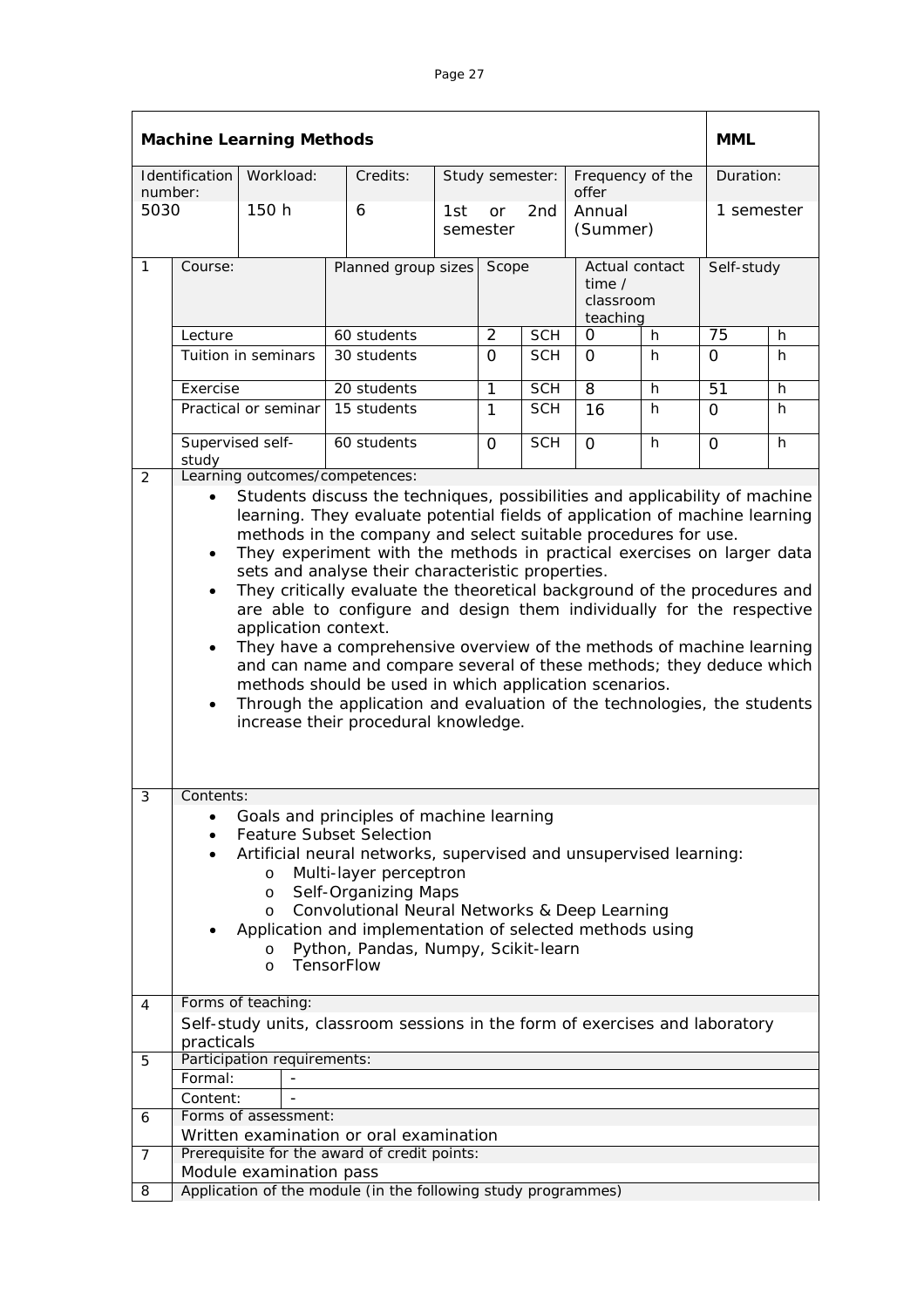|    | Digital Technologies (part-time) M.Eng.      |
|----|----------------------------------------------|
| 9  | Importance of the grade for the final grade: |
|    | according to MRPO                            |
| 10 | Module Officer:                              |
|    | Prof. Dr.-Ing. Christian Schwede             |
|    | Other information:                           |
|    |                                              |
| 12 | Language:                                    |
|    | German                                       |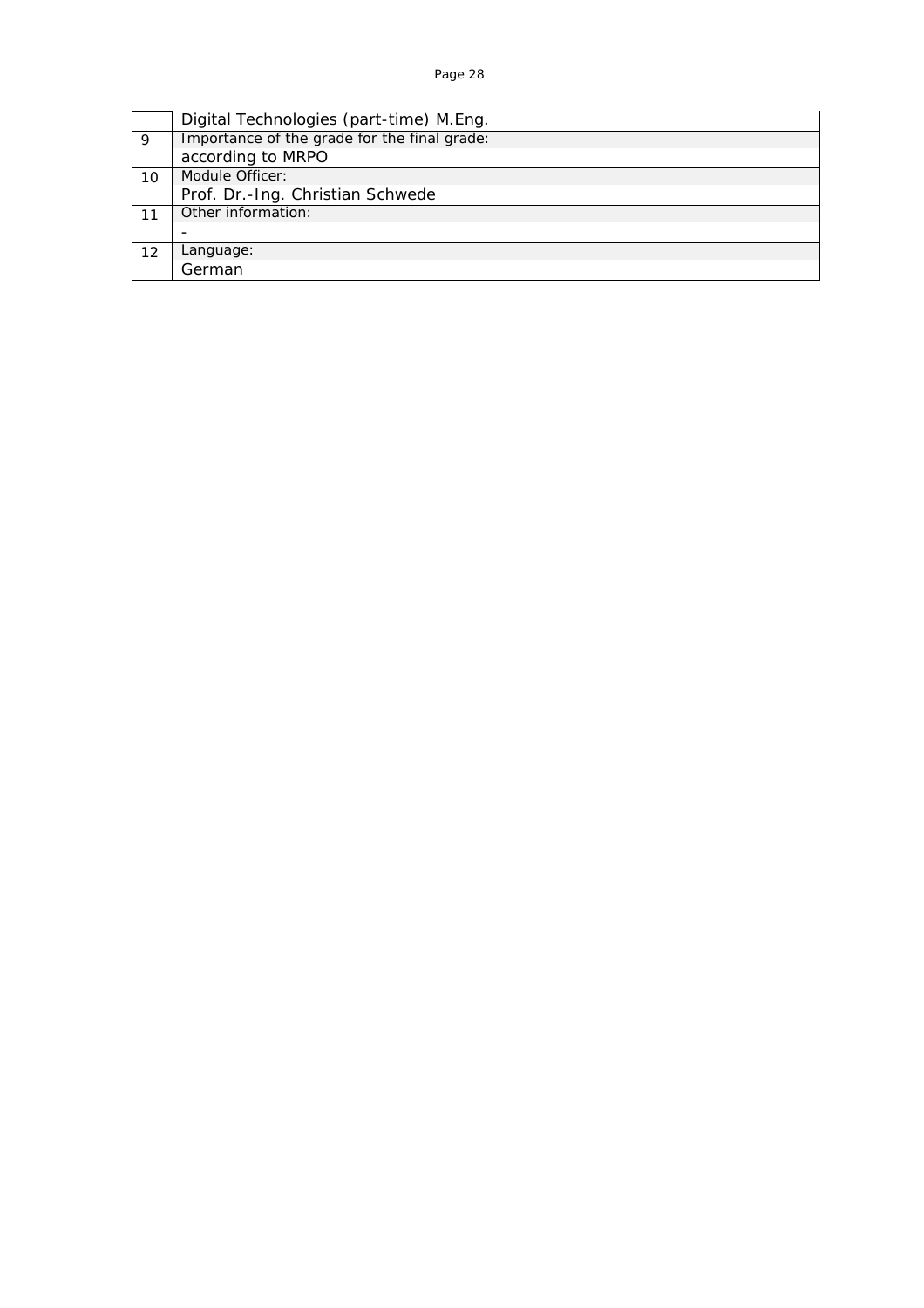<span id="page-19-0"></span>

|                | Philosophical, Ethical and Legal Considerations                                                                                                                                                                                                                                                                                                                                                                                                                                                                                                                     |                             |                                                                                         |  |                |                 |                                                   |    |                 |   |
|----------------|---------------------------------------------------------------------------------------------------------------------------------------------------------------------------------------------------------------------------------------------------------------------------------------------------------------------------------------------------------------------------------------------------------------------------------------------------------------------------------------------------------------------------------------------------------------------|-----------------------------|-----------------------------------------------------------------------------------------|--|----------------|-----------------|---------------------------------------------------|----|-----------------|---|
| number:        | Identification                                                                                                                                                                                                                                                                                                                                                                                                                                                                                                                                                      | Workload:                   | Credits:                                                                                |  |                | Study semester: | Frequency of the<br>offer                         |    | Duration:       |   |
| 5028           |                                                                                                                                                                                                                                                                                                                                                                                                                                                                                                                                                                     | 150 h                       | 6                                                                                       |  | 3rd semester   |                 | each semester                                     |    | 1 semester      |   |
| $\mathbf{1}$   | Course:                                                                                                                                                                                                                                                                                                                                                                                                                                                                                                                                                             |                             | Planned group sizes                                                                     |  | Scope          |                 | Actual contact<br>time /<br>classroom<br>teaching |    | Self-study      |   |
|                | Lecture                                                                                                                                                                                                                                                                                                                                                                                                                                                                                                                                                             |                             | 60 students                                                                             |  | $\overline{2}$ | <b>SCH</b>      | O                                                 | h  | $\overline{75}$ | h |
|                |                                                                                                                                                                                                                                                                                                                                                                                                                                                                                                                                                                     | Tuition in seminars         | 30 students                                                                             |  | $\Omega$       | <b>SCH</b>      | $\Omega$                                          | h  | $\Omega$        | h |
|                | Exercise                                                                                                                                                                                                                                                                                                                                                                                                                                                                                                                                                            |                             | 20 students                                                                             |  | $\overline{2}$ | <b>SCH</b>      | 16                                                | h  | 59              | h |
|                |                                                                                                                                                                                                                                                                                                                                                                                                                                                                                                                                                                     | Practical or seminar        | 15 students                                                                             |  | $\Omega$       | <b>SCH</b>      | $\Omega$                                          | h  | $\Omega$        | h |
|                | Supervised self-<br>study                                                                                                                                                                                                                                                                                                                                                                                                                                                                                                                                           |                             | 60 students                                                                             |  | $\Omega$       | <b>SCH</b>      | $\Omega$                                          | h. | 0               | h |
| 2              |                                                                                                                                                                                                                                                                                                                                                                                                                                                                                                                                                                     |                             | Learning outcomes/competences:                                                          |  |                |                 |                                                   |    |                 |   |
|                | Students discuss the basic features of epistemology and explain in<br>particular the process of the creation of knowledge.<br>The students are aware of the possible implications of the use of artificially<br>$\bullet$<br>intelligent systems and direct their actions accordingly.<br>They discuss current ethical and legal requirements in the field of data<br>$\bullet$<br>protection and take them into account in their daily work.<br>They describe and implement technical and organisational measures to<br>$\bullet$<br>implement these requirements. |                             |                                                                                         |  |                |                 |                                                   |    |                 |   |
| 3              | Contents:                                                                                                                                                                                                                                                                                                                                                                                                                                                                                                                                                           |                             |                                                                                         |  |                |                 |                                                   |    |                 |   |
|                | Fundamentals of epistemology and science theory<br>$\bullet$                                                                                                                                                                                                                                                                                                                                                                                                                                                                                                        |                             |                                                                                         |  |                |                 |                                                   |    |                 |   |
|                | $\bullet$                                                                                                                                                                                                                                                                                                                                                                                                                                                                                                                                                           |                             | Knowledge pyramid, emergence of knowledge                                               |  |                |                 |                                                   |    |                 |   |
|                | $\bullet$                                                                                                                                                                                                                                                                                                                                                                                                                                                                                                                                                           |                             | Ethical implications of artificial intelligence                                         |  |                |                 |                                                   |    |                 |   |
|                | $\bullet$                                                                                                                                                                                                                                                                                                                                                                                                                                                                                                                                                           | Weak vs. strong AI          |                                                                                         |  |                |                 |                                                   |    |                 |   |
|                | $\bullet$                                                                                                                                                                                                                                                                                                                                                                                                                                                                                                                                                           | Superintelligence           |                                                                                         |  |                |                 |                                                   |    |                 |   |
|                | $\bullet$                                                                                                                                                                                                                                                                                                                                                                                                                                                                                                                                                           |                             | Machines with moral status                                                              |  |                |                 |                                                   |    |                 |   |
|                | $\bullet$                                                                                                                                                                                                                                                                                                                                                                                                                                                                                                                                                           |                             | Overview of technical-organisational measures for the implementation of                 |  |                |                 |                                                   |    |                 |   |
|                |                                                                                                                                                                                                                                                                                                                                                                                                                                                                                                                                                                     |                             | data protection / data security / information security                                  |  |                |                 |                                                   |    |                 |   |
|                |                                                                                                                                                                                                                                                                                                                                                                                                                                                                                                                                                                     | determination               | The General Data Protection Regulation and informational self-                          |  |                |                 |                                                   |    |                 |   |
| $\overline{4}$ |                                                                                                                                                                                                                                                                                                                                                                                                                                                                                                                                                                     | Forms of teaching:          |                                                                                         |  |                |                 |                                                   |    |                 |   |
|                |                                                                                                                                                                                                                                                                                                                                                                                                                                                                                                                                                                     |                             | Learning units for self-study, attendance events in the form of exercises               |  |                |                 |                                                   |    |                 |   |
| 5              |                                                                                                                                                                                                                                                                                                                                                                                                                                                                                                                                                                     | Participation requirements: |                                                                                         |  |                |                 |                                                   |    |                 |   |
|                | Formal:                                                                                                                                                                                                                                                                                                                                                                                                                                                                                                                                                             |                             |                                                                                         |  |                |                 |                                                   |    |                 |   |
|                | Content:                                                                                                                                                                                                                                                                                                                                                                                                                                                                                                                                                            |                             |                                                                                         |  |                |                 |                                                   |    |                 |   |
| 6              |                                                                                                                                                                                                                                                                                                                                                                                                                                                                                                                                                                     | Forms of assessment:        |                                                                                         |  |                |                 |                                                   |    |                 |   |
|                |                                                                                                                                                                                                                                                                                                                                                                                                                                                                                                                                                                     |                             | Term paper or oral examination                                                          |  |                |                 |                                                   |    |                 |   |
| $\overline{7}$ |                                                                                                                                                                                                                                                                                                                                                                                                                                                                                                                                                                     | Module examination pass     | Prerequisite for the award of credit points:                                            |  |                |                 |                                                   |    |                 |   |
| 8              |                                                                                                                                                                                                                                                                                                                                                                                                                                                                                                                                                                     |                             | Application of the module (in the following study programmes)                           |  |                |                 |                                                   |    |                 |   |
|                |                                                                                                                                                                                                                                                                                                                                                                                                                                                                                                                                                                     |                             | Digital Technologies (part-time) M.Eng.<br>Importance of the grade for the final grade: |  |                |                 |                                                   |    |                 |   |
| 9              |                                                                                                                                                                                                                                                                                                                                                                                                                                                                                                                                                                     | according to MRPO           |                                                                                         |  |                |                 |                                                   |    |                 |   |
| 10             | Module Officer:                                                                                                                                                                                                                                                                                                                                                                                                                                                                                                                                                     |                             |                                                                                         |  |                |                 |                                                   |    |                 |   |
|                | N. N.                                                                                                                                                                                                                                                                                                                                                                                                                                                                                                                                                               |                             |                                                                                         |  |                |                 |                                                   |    |                 |   |
| 11             |                                                                                                                                                                                                                                                                                                                                                                                                                                                                                                                                                                     | Other information:          |                                                                                         |  |                |                 |                                                   |    |                 |   |
| 12             | Language:                                                                                                                                                                                                                                                                                                                                                                                                                                                                                                                                                           |                             |                                                                                         |  |                |                 |                                                   |    |                 |   |
|                | German                                                                                                                                                                                                                                                                                                                                                                                                                                                                                                                                                              |                             |                                                                                         |  |                |                 |                                                   |    |                 |   |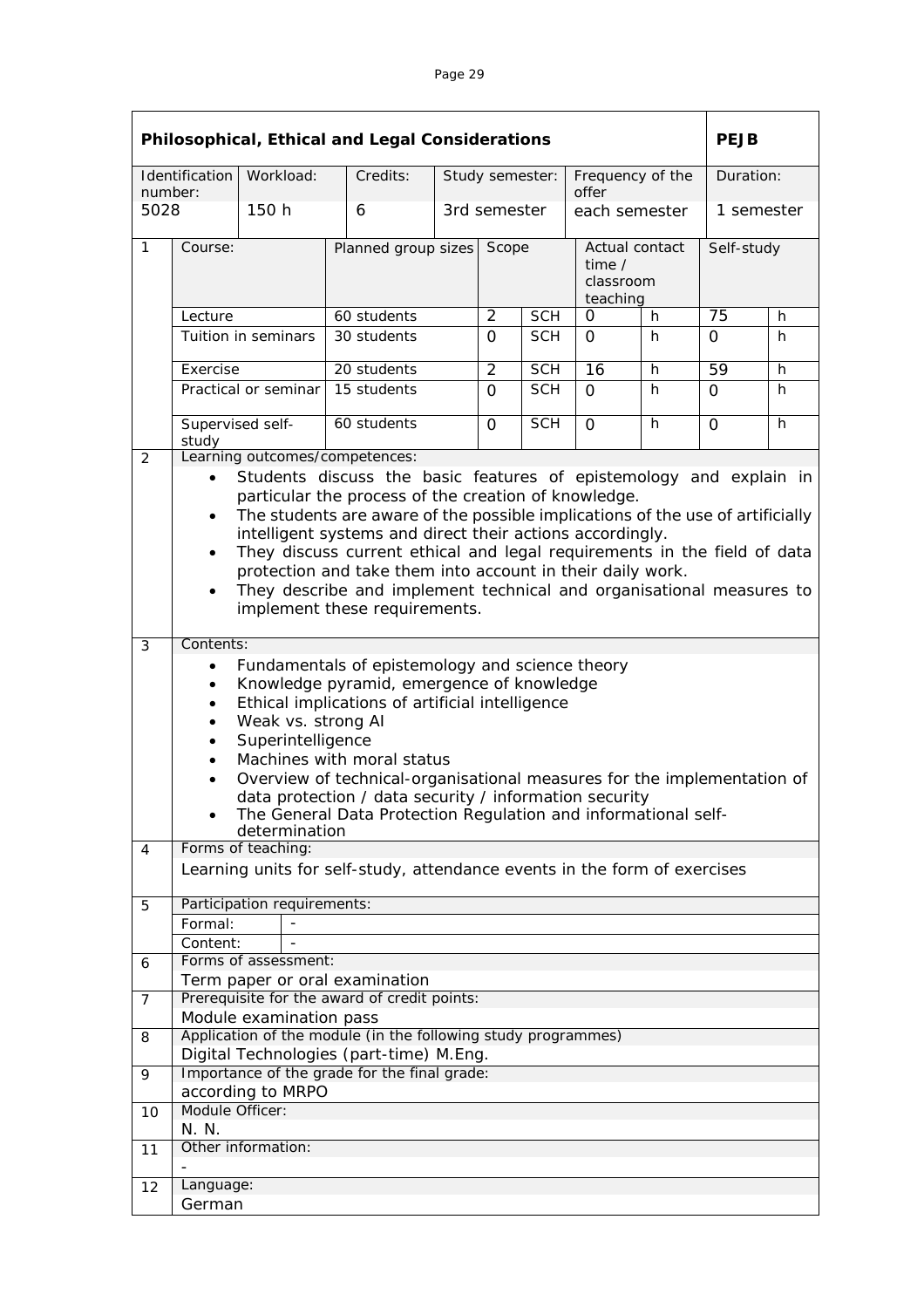<span id="page-20-0"></span>

| Programming Languages for Data Analysis |                                                                                                                                                                                                                                                                                                                                                                                                                                                                                                                                                                                            |                                                                              |                                                                                                                                             |                     |                       |                 | <b>PSDA</b>                                         |   |                 |    |
|-----------------------------------------|--------------------------------------------------------------------------------------------------------------------------------------------------------------------------------------------------------------------------------------------------------------------------------------------------------------------------------------------------------------------------------------------------------------------------------------------------------------------------------------------------------------------------------------------------------------------------------------------|------------------------------------------------------------------------------|---------------------------------------------------------------------------------------------------------------------------------------------|---------------------|-----------------------|-----------------|-----------------------------------------------------|---|-----------------|----|
| Identification                          |                                                                                                                                                                                                                                                                                                                                                                                                                                                                                                                                                                                            | Workload:                                                                    | Credits:                                                                                                                                    |                     | Study semester:       |                 | Frequency of the<br>offer                           |   | Duration:       |    |
| number:<br>5025                         |                                                                                                                                                                                                                                                                                                                                                                                                                                                                                                                                                                                            | 150 h                                                                        | 6                                                                                                                                           | 1st                 | <b>or</b><br>semester | 2 <sub>nd</sub> | Annual<br>(Summer)                                  |   | 1 semester      |    |
| $\mathbf{1}$                            | Course:                                                                                                                                                                                                                                                                                                                                                                                                                                                                                                                                                                                    |                                                                              |                                                                                                                                             | Planned group sizes |                       | Scope           | Actual contact<br>time $/$<br>classroom<br>teaching |   | Self-study      |    |
|                                         | Lecture                                                                                                                                                                                                                                                                                                                                                                                                                                                                                                                                                                                    |                                                                              | 60 students                                                                                                                                 |                     | 2                     | <b>SCH</b>      | $\Omega$                                            | h | $\overline{75}$ | h  |
|                                         |                                                                                                                                                                                                                                                                                                                                                                                                                                                                                                                                                                                            | Tuition in seminars                                                          | 30 students                                                                                                                                 |                     | 0                     | <b>SCH</b>      | 0                                                   | h | $\Omega$        | h. |
|                                         | Exercise                                                                                                                                                                                                                                                                                                                                                                                                                                                                                                                                                                                   |                                                                              | 20 students                                                                                                                                 |                     | $\mathbf{1}$          | <b>SCH</b>      | $\overline{8}$                                      | h | 51              | h  |
|                                         |                                                                                                                                                                                                                                                                                                                                                                                                                                                                                                                                                                                            | Practical or seminar                                                         | 15 students                                                                                                                                 |                     | $\mathbf{1}$          | <b>SCH</b>      | 16                                                  | h | $\Omega$        | h  |
|                                         | Supervised self-<br>study                                                                                                                                                                                                                                                                                                                                                                                                                                                                                                                                                                  |                                                                              | 60 students                                                                                                                                 |                     | $\Omega$              | <b>SCH</b>      | $\Omega$                                            | h | $\mathbf 0$     | h  |
| 2                                       |                                                                                                                                                                                                                                                                                                                                                                                                                                                                                                                                                                                            |                                                                              | Learning outcomes/competences:                                                                                                              |                     |                       |                 |                                                     |   |                 |    |
|                                         | Students master the languages Python and R. They can apply them<br>effectively in the following module on Big Data technologies and the<br>module Data Science Process and Tools.<br>They will be able to name the relevant packages of the Python<br>$\bullet$<br>programming language, explain their respective components, filter out the<br>components required in a project and apply them.<br>Through the application and evaluation of the languages in real-world<br>tasks, they have increased their practical IT skills and trained their<br>teamwork skills through group work. |                                                                              |                                                                                                                                             |                     |                       |                 |                                                     |   |                 |    |
| 3                                       | Contents:                                                                                                                                                                                                                                                                                                                                                                                                                                                                                                                                                                                  |                                                                              |                                                                                                                                             |                     |                       |                 |                                                     |   |                 |    |
|                                         | This module provides students with the programming skills needed to analyse<br>data. For those who have already acquired this knowledge in their bachelor's<br>degree, it serves as a refresher and consolidation, for others as a brief<br>introduction.<br>Python basics<br>Data structures: Lists, tuples, sets, dictionaries<br>$\circ$<br>Control structures: Case distinctions, loops<br>O<br>Functional Programming with Python<br>Lambda expressions, map, reduce, filter, list comprehensions<br>$\circ$<br>Editing tabular data with Pandas<br>٠                                 |                                                                              |                                                                                                                                             |                     |                       |                 |                                                     |   |                 |    |
|                                         | <b>Efficient numerics with Numpy</b><br>$\bullet$<br>Scientific computing with SciPy<br>$\bullet$                                                                                                                                                                                                                                                                                                                                                                                                                                                                                          |                                                                              |                                                                                                                                             |                     |                       |                 |                                                     |   |                 |    |
|                                         |                                                                                                                                                                                                                                                                                                                                                                                                                                                                                                                                                                                            |                                                                              | Visualisation with Matplotlib                                                                                                               |                     |                       |                 |                                                     |   |                 |    |
|                                         |                                                                                                                                                                                                                                                                                                                                                                                                                                                                                                                                                                                            | <b>Basics R</b>                                                              |                                                                                                                                             |                     |                       |                 |                                                     |   |                 |    |
|                                         |                                                                                                                                                                                                                                                                                                                                                                                                                                                                                                                                                                                            | $\circ$                                                                      | Data structures: Vectors, Matrices, Lists, Data Frames<br>Programming in R: Functions, vector-valued functions<br>Visualisation with ggplot |                     |                       |                 |                                                     |   |                 |    |
| 4                                       |                                                                                                                                                                                                                                                                                                                                                                                                                                                                                                                                                                                            | Forms of teaching:                                                           |                                                                                                                                             |                     |                       |                 |                                                     |   |                 |    |
|                                         |                                                                                                                                                                                                                                                                                                                                                                                                                                                                                                                                                                                            | Self-study units, classroom sessions in the form of exercises and laboratory |                                                                                                                                             |                     |                       |                 |                                                     |   |                 |    |
| 5                                       | practicals<br>Participation requirements:                                                                                                                                                                                                                                                                                                                                                                                                                                                                                                                                                  |                                                                              |                                                                                                                                             |                     |                       |                 |                                                     |   |                 |    |
|                                         | Formal:                                                                                                                                                                                                                                                                                                                                                                                                                                                                                                                                                                                    |                                                                              |                                                                                                                                             |                     |                       |                 |                                                     |   |                 |    |
|                                         | Content:                                                                                                                                                                                                                                                                                                                                                                                                                                                                                                                                                                                   |                                                                              |                                                                                                                                             |                     |                       |                 |                                                     |   |                 |    |
| 6                                       |                                                                                                                                                                                                                                                                                                                                                                                                                                                                                                                                                                                            | Forms of assessment:                                                         |                                                                                                                                             |                     |                       |                 |                                                     |   |                 |    |
|                                         |                                                                                                                                                                                                                                                                                                                                                                                                                                                                                                                                                                                            |                                                                              | Written examination or oral examination                                                                                                     |                     |                       |                 |                                                     |   |                 |    |
| $\overline{7}$                          |                                                                                                                                                                                                                                                                                                                                                                                                                                                                                                                                                                                            |                                                                              | Prerequisite for the award of credit points:                                                                                                |                     |                       |                 |                                                     |   |                 |    |
|                                         |                                                                                                                                                                                                                                                                                                                                                                                                                                                                                                                                                                                            | Module examination pass                                                      |                                                                                                                                             |                     |                       |                 |                                                     |   |                 |    |
| 8                                       |                                                                                                                                                                                                                                                                                                                                                                                                                                                                                                                                                                                            | Application of the module (in the following study programmes)                |                                                                                                                                             |                     |                       |                 |                                                     |   |                 |    |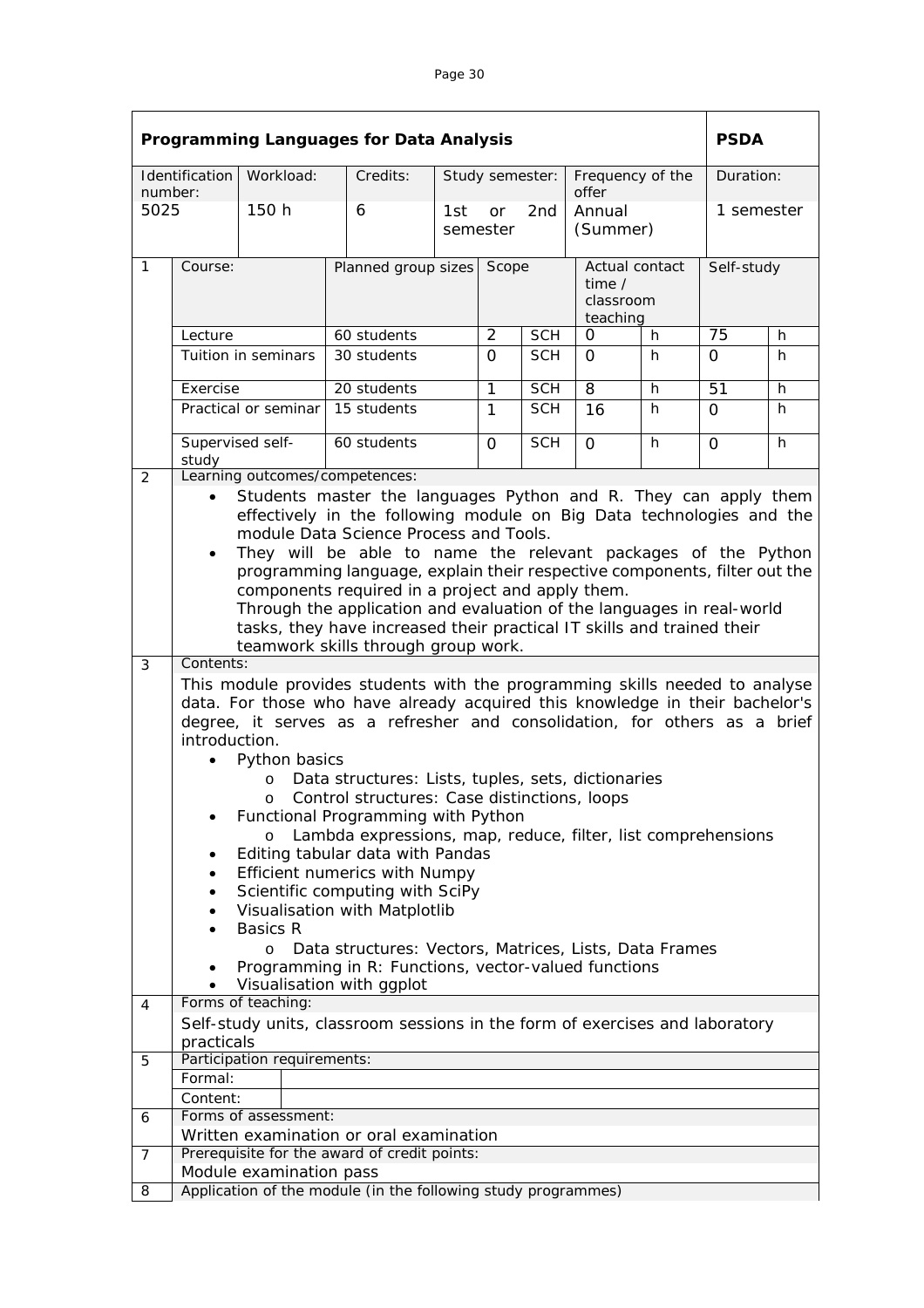|    | Digital Technologies (part-time) M.Eng.      |  |  |  |  |
|----|----------------------------------------------|--|--|--|--|
| 9  | Importance of the grade for the final grade: |  |  |  |  |
|    | according to MRPO                            |  |  |  |  |
| 10 | Module Officer:                              |  |  |  |  |
|    | N. N.                                        |  |  |  |  |
|    | Other information:                           |  |  |  |  |
|    |                                              |  |  |  |  |
| 12 | Language:                                    |  |  |  |  |
|    | German                                       |  |  |  |  |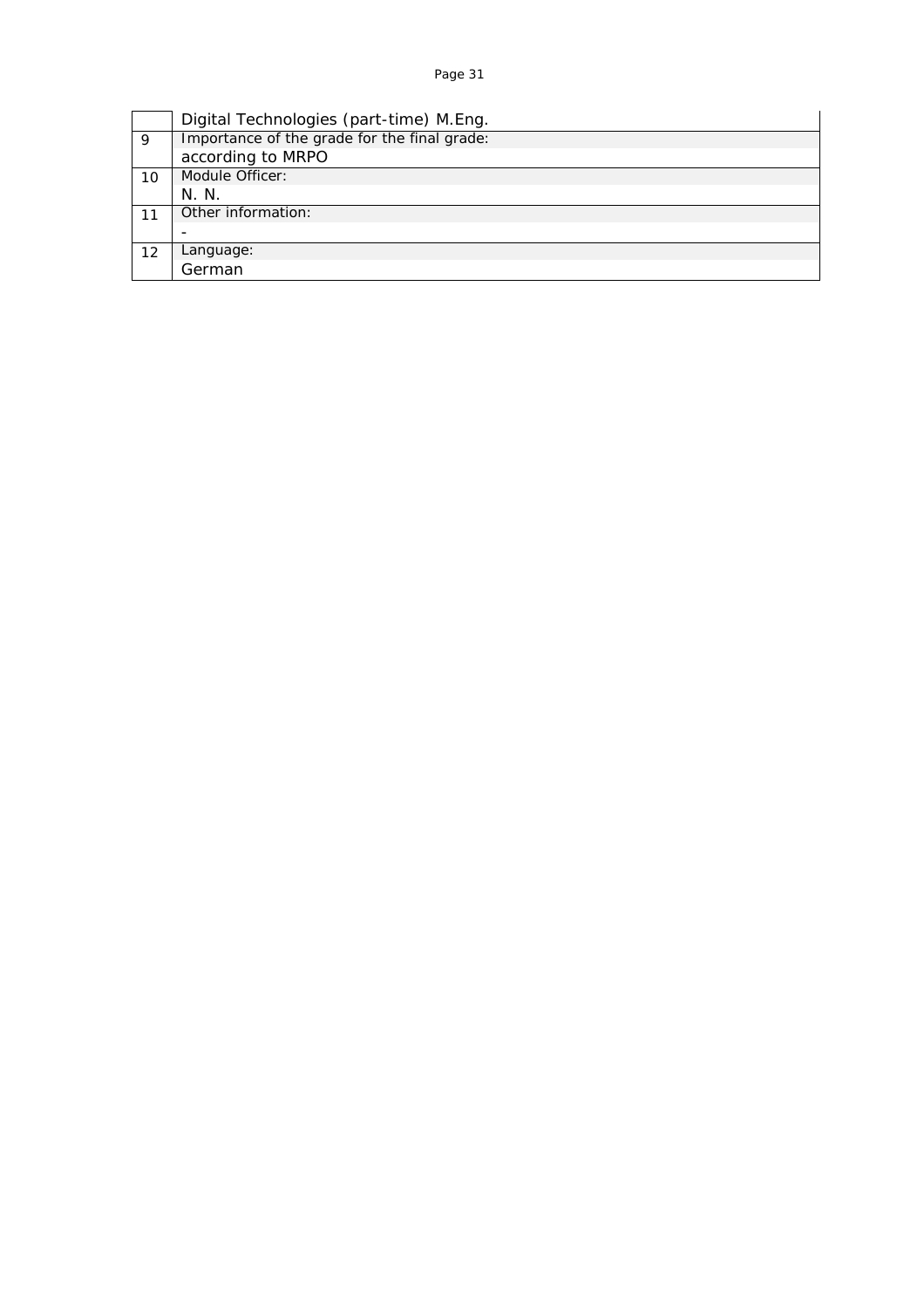<span id="page-22-0"></span>

| Identification<br>number:                |                                                                                                                                                                                                                                                                                                                                                                                                                                                                                                                                                                                                                                                                                                                                                                                                                                                                                                                                                 |                                                                                               | <b>Statistics for Data Analysis</b><br><b>SDA</b> |                       |            |                                                     |   |                 |           |  |
|------------------------------------------|-------------------------------------------------------------------------------------------------------------------------------------------------------------------------------------------------------------------------------------------------------------------------------------------------------------------------------------------------------------------------------------------------------------------------------------------------------------------------------------------------------------------------------------------------------------------------------------------------------------------------------------------------------------------------------------------------------------------------------------------------------------------------------------------------------------------------------------------------------------------------------------------------------------------------------------------------|-----------------------------------------------------------------------------------------------|---------------------------------------------------|-----------------------|------------|-----------------------------------------------------|---|-----------------|-----------|--|
|                                          | Workload:                                                                                                                                                                                                                                                                                                                                                                                                                                                                                                                                                                                                                                                                                                                                                                                                                                                                                                                                       | Credits:                                                                                      | Study semester:                                   |                       |            | Frequency of the<br>offer                           |   |                 | Duration: |  |
| 5026                                     | 150 h                                                                                                                                                                                                                                                                                                                                                                                                                                                                                                                                                                                                                                                                                                                                                                                                                                                                                                                                           | 6                                                                                             | 1st                                               | <b>or</b><br>semester | 2nd        | Annual<br>(Winter)                                  |   | 1 semester      |           |  |
| $\mathbf{1}$<br>Course:                  |                                                                                                                                                                                                                                                                                                                                                                                                                                                                                                                                                                                                                                                                                                                                                                                                                                                                                                                                                 | Planned group sizes Scope                                                                     |                                                   |                       |            | Actual contact<br>time $/$<br>classroom<br>teaching |   | Self-study      |           |  |
| Lecture                                  |                                                                                                                                                                                                                                                                                                                                                                                                                                                                                                                                                                                                                                                                                                                                                                                                                                                                                                                                                 | 60 students                                                                                   |                                                   | $\overline{2}$        | <b>SCH</b> | 0                                                   | h | $\overline{75}$ | h         |  |
|                                          | Tuition in seminars                                                                                                                                                                                                                                                                                                                                                                                                                                                                                                                                                                                                                                                                                                                                                                                                                                                                                                                             | 30 students                                                                                   |                                                   | $\Omega$              | <b>SCH</b> | $\Omega$                                            | h | $\mathbf{O}$    | h         |  |
| Exercise                                 |                                                                                                                                                                                                                                                                                                                                                                                                                                                                                                                                                                                                                                                                                                                                                                                                                                                                                                                                                 | 20 students                                                                                   |                                                   | $\overline{2}$        | <b>SCH</b> | 16                                                  | h | 59              | h         |  |
|                                          | Practical or seminar                                                                                                                                                                                                                                                                                                                                                                                                                                                                                                                                                                                                                                                                                                                                                                                                                                                                                                                            | 15 students                                                                                   |                                                   | $\Omega$              | <b>SCH</b> | $\Omega$                                            | h | $\Omega$        | h.        |  |
| Supervised self-<br>study                |                                                                                                                                                                                                                                                                                                                                                                                                                                                                                                                                                                                                                                                                                                                                                                                                                                                                                                                                                 | 60 students                                                                                   |                                                   | $\overline{O}$        | <b>SCH</b> | $\Omega$                                            | h | $\Omega$        | h.        |  |
| 2                                        |                                                                                                                                                                                                                                                                                                                                                                                                                                                                                                                                                                                                                                                                                                                                                                                                                                                                                                                                                 | Learning outcomes/competences:<br>Students understand the concepts of descriptive statistics. |                                                   |                       |            |                                                     |   |                 |           |  |
| $\bullet$<br>$\bullet$                   | distributions, analyse the results and evaluate them.<br>They understand hypothesis testing and are able to formulate and test<br>new hypotheses.<br>The students apply the factual and conceptual knowledge gained in the<br>first part of the course to develop the methods of the second part. This<br>enables them, for example, to analyse Bayesian networks and to assess<br>the significance of the probabilities encoded in them for the underlying<br>processes.<br>They can confidently apply the advanced methods of the second part<br>within the data mining process.                                                                                                                                                                                                                                                                                                                                                              |                                                                                               |                                                   |                       |            |                                                     |   |                 |           |  |
| 3<br>$\bullet$<br>$\bullet$<br>$\bullet$ | Contents:<br>The first part of the module deals with the basics of statistics. It serves as a<br>refresher and consolidation for students who have already taken a statistics<br>module in the bachelor's programme and as a brief introduction for students who<br>have not.<br>Descriptive statistics:<br>Population, characteristic<br>Feature types, scales<br>Diagrams: Histograms, scatter plots<br>Measures: Position parameters, scattering parameters, concentration<br>parameters<br>Inductive statistics:<br>Chance and probability<br>Basic concepts of probability theory<br>$\circ$<br>Random sampling and combinatorics (urn problem etc.)<br>O<br>Conditional probabilities<br>O<br>Probability distributions<br>O<br>Random variables<br><b>Bivariate distributions</b><br>Independence of random variables<br>$\circ$<br>Covariance and correlation<br>$\circ$<br>Parameter estimation<br>$\circ$<br>Statistical test methods |                                                                                               |                                                   |                       |            |                                                     |   |                 |           |  |